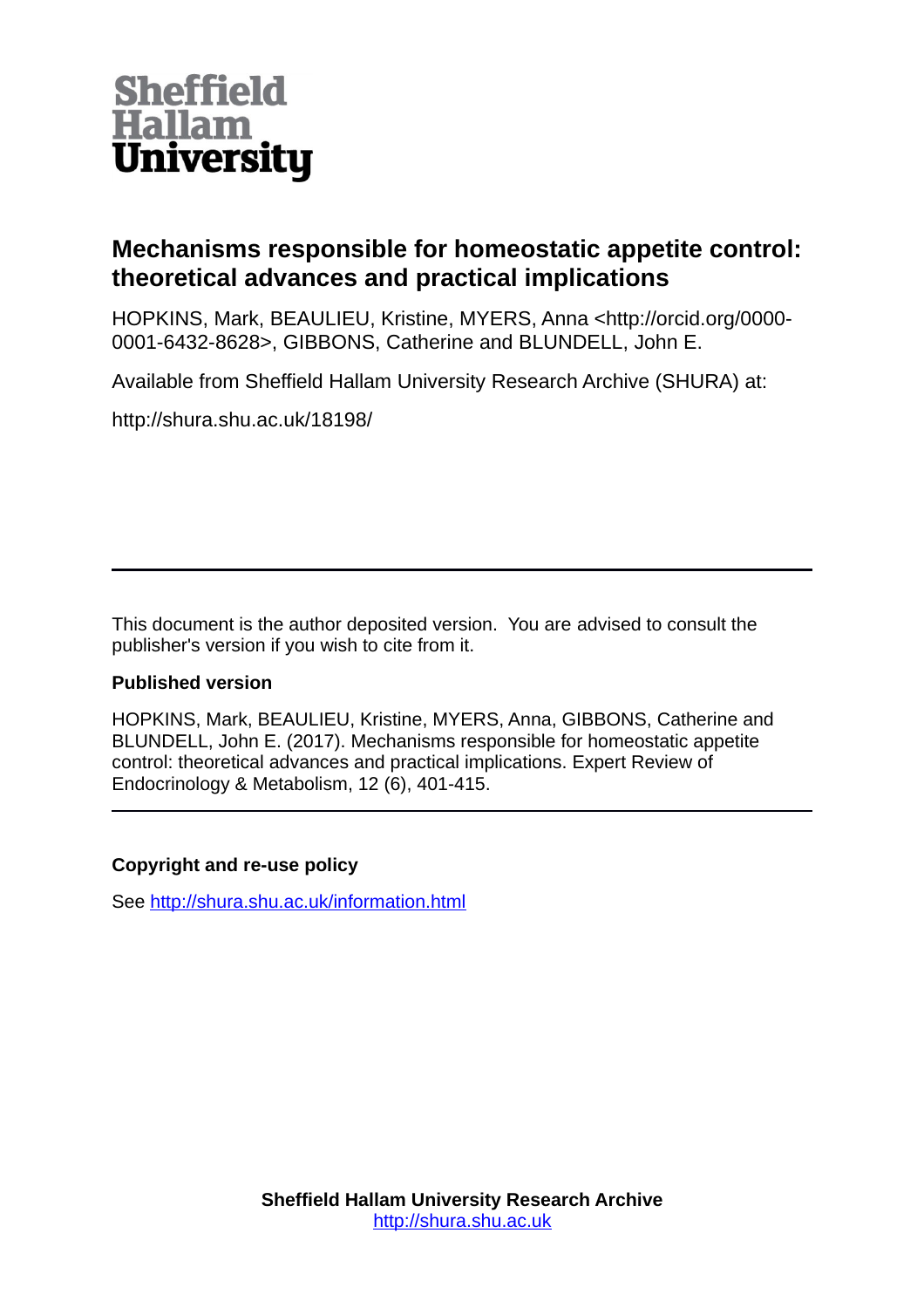**Mechanisms Responsible for Homeostatic Appetite Control: Theoretical Advances and Practical Implications.**

Mark Hopkins<sup>1</sup>, Kristine Beaulieu<sup>2</sup>, Anna Myers<sup>2</sup>, Catherine Gibbons<sup>2</sup> and John E Blundell<sup>2</sup>

<sup>1</sup>School of Food Science and Nutrition, Faculty of Mathematics and Physical Sciences, University of Leeds, Leeds, United Kingdom. <sup>2</sup>School of Psychology, Faculty of Medicine and Health, University of Leeds, Leeds, United Kingdom.

# **Corresponding author:**

Correspondence should be addressed to:

Dr Mark Hopkins School of Food Science and Nutrition, Faculty of Mathematics and Physical Sciences, University of Leeds, Leeds, United Kingdom.

Tel: +44 (0) 11334 36990

Email: [M.Hopkins@Leeds.ac.uk](mailto:M.Hopkins@Leeds.ac.uk)

**Keywords**: Homeostatic appetite control, hunger, energy intake, satiety

**Funding details**: No funding was received for the preparation of the current manuscript.

**Disclosure statement**: The authors have no other relevant affiliations or financial involvement with any organization or entity with a financial interest in or financial conflict with the subject matter or materials discussed in the manuscript.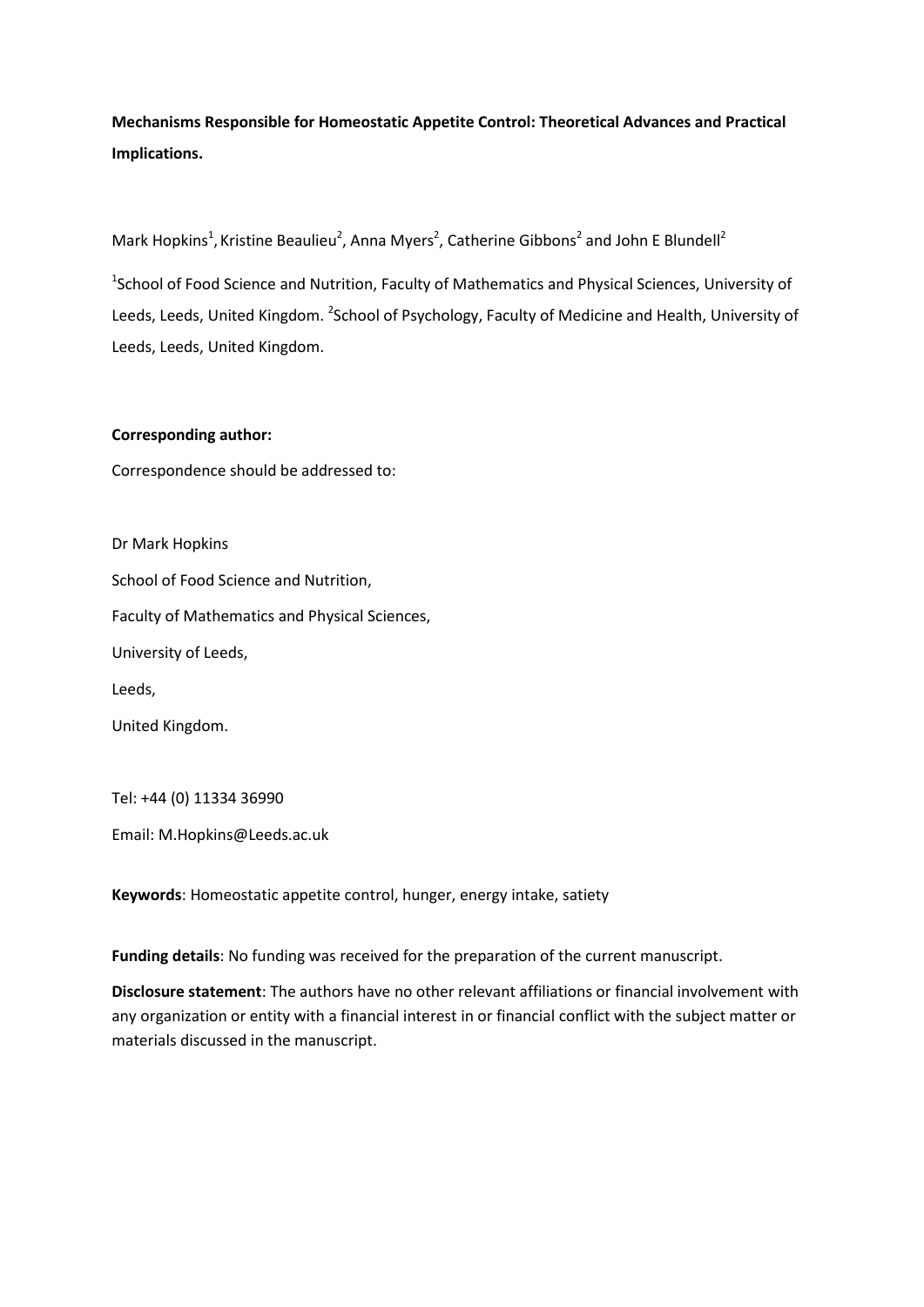# **ABSTRACT**

**INTRODUCTION:** Homeostatic appetite control is part of a psychobiological system that has evolved to maintain an adequate supply of nutrients for growth and maintenance. The system links the physiological needs for energy with the behaviour that satisfies these needs (feeding), and is shaped by excitatory and inhibitory signals. Owing to rapid shifts in the food environment, homeostatic appetite control is not well adapted for modern-day human functioning.

**AREAS COVERED:** Homeostatic appetite control has two divisions. Tonic processes exert stable and enduring influences, with signals arising from bodily tissues and metabolism. Episodic processes fluctuate rapidly and are related to nutrient ingestion and the composition of foods consumed. Research in these areas incorporates potent endocrine signals that can influence behaviour.

**EXPERT COMMENTARY:** The regulation of adipose tissue, and its impact on appetite (energy) homeostasis, has been heavily researched. More recently however, it has been demonstrated that fat-free mass has the potential to act as a tonic driver of food intake. A challenging issue is to determine how the post-prandial action of episodic satiety hormones and gastrointestinal mechanisms can effectively brake the metabolic drive to eat in order to keep food intake under control and prevent a positive energy balance and fat accumulation.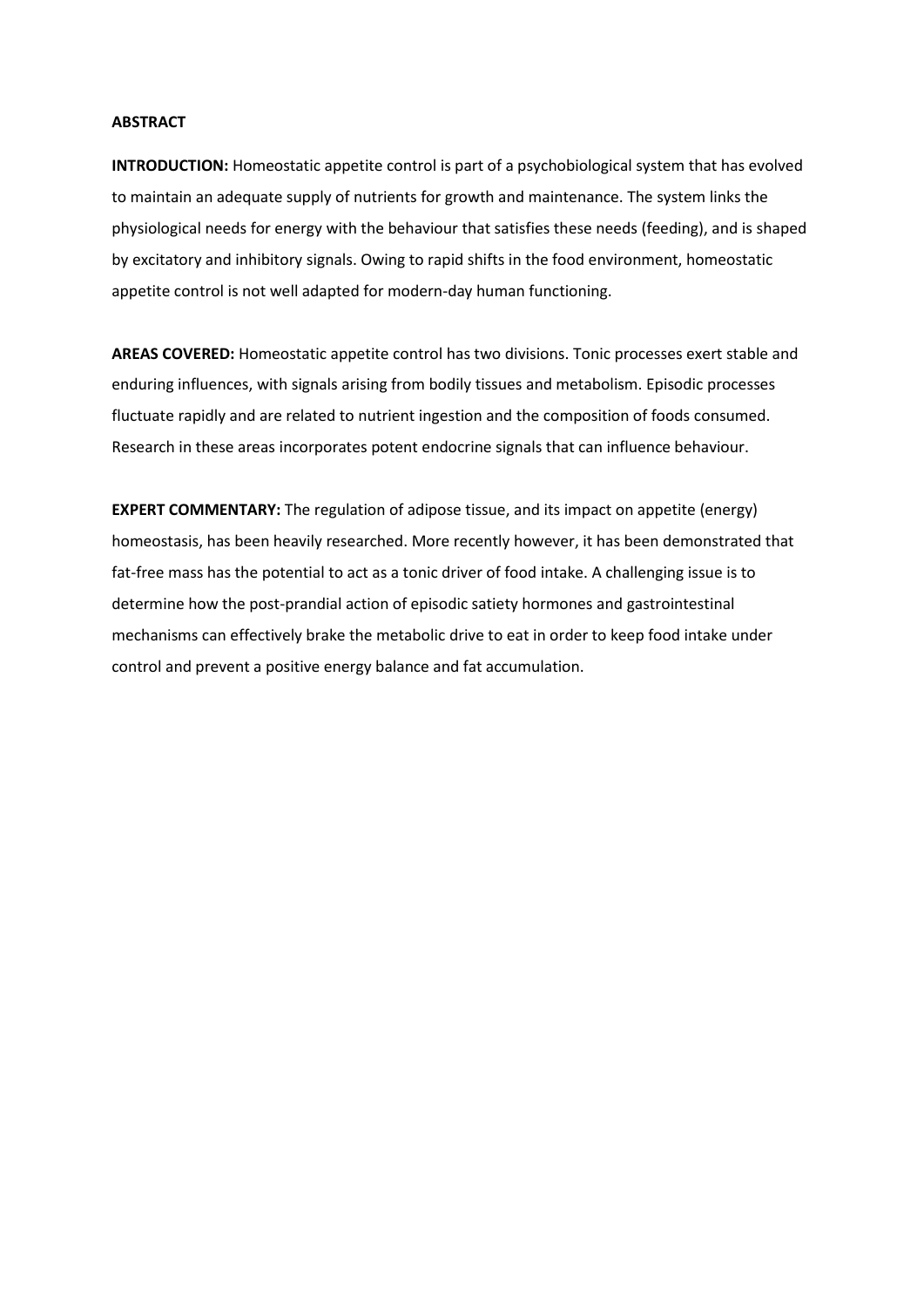#### **1.0 INTRODUCTION – ENERGY HOMEOSTASIS AND THE ADIPOCENTRIC CONTROL OF APPETITE**

The term homeostatic appetite control has been used for over 50 years to indicate how appetite may be part of a regulated system based on Claude Bernard's concept of homeostasis [1], and implies that food intake is controlled in the interests of maintaining physiological functioning. The idea of behavioural regulation or homeostasis of internal states was subsequently developed by Richter [2]. Appetite and food intake were viewed as a vehicle for energy supply, and this supply was modulated by a metabolic drive generated in response to energy requirements [2]. The concept was fully developed during the 1950s when physiological regulation was being reviewed alongside cybernetic concepts of feedback and communication [3]. This led to the proposal that food intake was part of a system through which body weight was regulated via the detection of certain key signals; namely blood glucose (glucostatic hypothesis), body temperature (thermostatic hypothesis), amino acids (amino static hypothesis) or lipids (lipostatic or adipostatic hypothesis). The discovery of leptin [4] appeared to confirm that fat mass (FM) was a regulated variable, with leptin acting as a key signal between FM and the central control of food intake.

While there is no doubt that certain physiological processes are under tight homeostatic control, evidence suggests that food intake is not a strictly controlled variable or subject to tight regulation. Further, homeostatic appetite control mechanisms appear to operate asymmetrically; excess energy intake is readily tolerated, whereas energy deficit is strongly opposed. Whether body weight (or FM) is tightly regulated has also been long debated [5], and numerous explanations concerning its regulation have been proposed based on 'set', 'settling' and 'dual intervention points' [6]. However, the worldwide prevalence of obesity would appear to testify against the strong regulation of body weight and FM [6]. Despite an increase in our understanding of the putative signals of appetite control and energy balance, strategies that elicit long-term weight loss and weight loss maintenance remain elusive. For these reasons, the status of appetite control and energy homeostasis are currently being reconsidered, and in particular, the role of body composition and energy expenditure as excitatory features of homeostatic appetite control are being re-examined.

The aim of this narrative review is to provide an up-to-date account of how peripheral episodic and tonic inhibitory signals are integrated with the motivational drive(s) stemming from the functional requirements of metabolically active tissue in the overall expression of appetite and food intake. This review also highlights how an understanding of appetite control can help explain some of the salient features of weight loss, weight gain and weight loss maintenance; namely, individual variability and biological and behavioural compensation to energy imbalance. In the interests of brevity, this review is limited to homeostatic appetite control, but it is acknowledged that hedonic,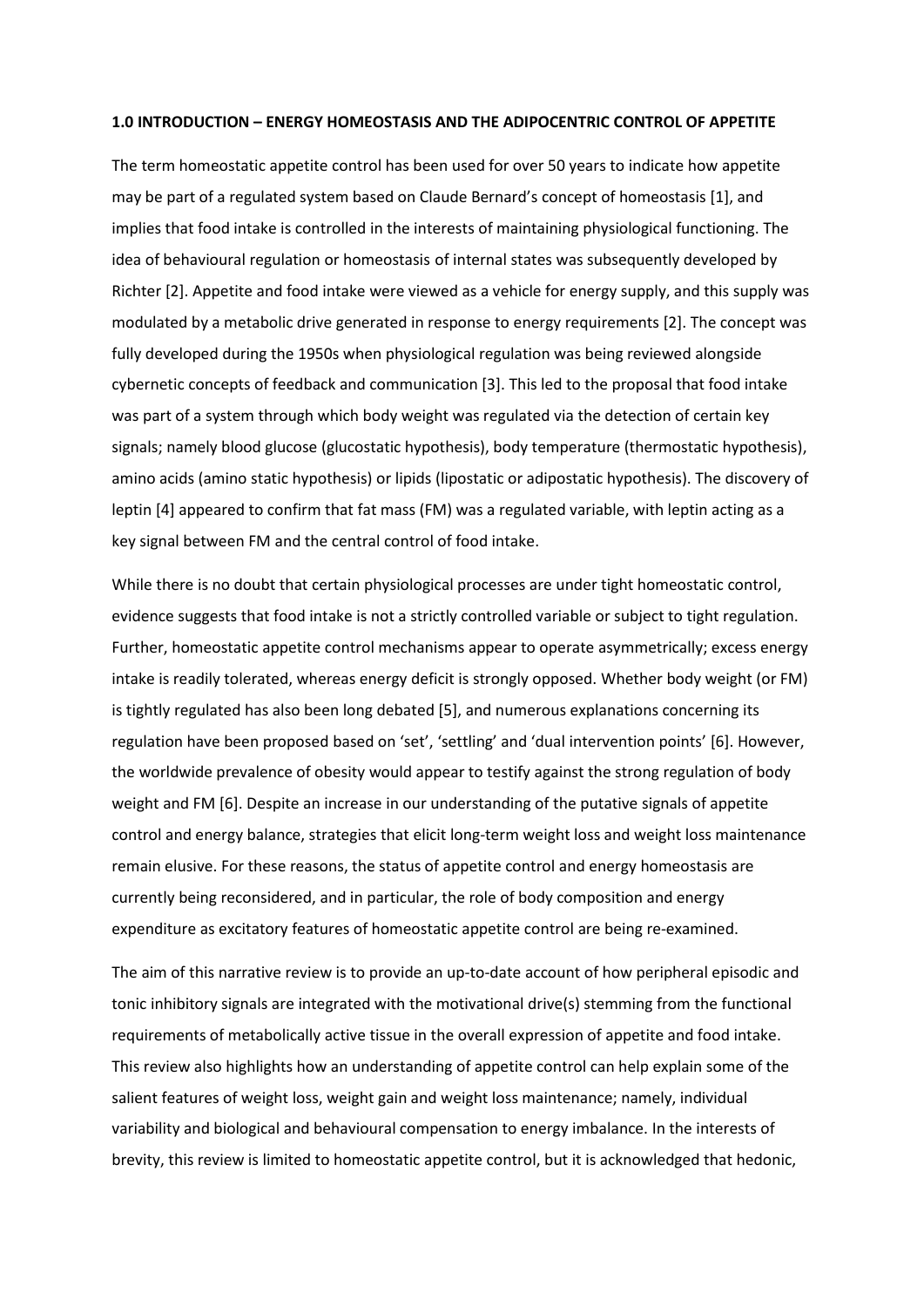psychosocial and environmental factors also influence appetite control. Similarly, a discussion of the central mechanisms of appetite regulation, and the gut-brain axis, can be found elsewhere [7].

# **2.0 AN ENERGY BALANCE APPROACH TO APPETITE AND FOOD INTAKE**

Over the last 10 years evidence has emerged that homeostatic appetite control is best viewed within an energy balance framework, as this allows the integration of physiological and behavioural determinants of intake and expenditure alongside functional changes in body tissue. That said, while the control of appetite fits into an energy balance framework, it is not necessary for appetite and food intake to be controlled solely as an outcome of energy (im)balance [8]. Indeed, there is growing recognition that 'non-homeostatic' factors play an important role in determining the marked differences in feeding behaviours between individuals. Historical antecedents of this approach arise from the proposals of Edholm and others [9,10], who noted that "the differences in intakes of food must originate in the differences in energy expenditure" [9]. This idea is based on the recognition that the energy requirements of the body constitute a metabolic drive for food (to maintain the functionality of organs and metabolic processes). Recently, this has led to a new formulation of the biology of appetite control, in which fat-free mass (FFM) and resting metabolic rate (RMR) are viewed as key excitatory features of homeostatic appetite control that help explain day-to-day feeding patterns in those at or close to energy balance [11,12]. This concept has now been incorporated into more extensive theoretical models of appetite control that attempt to explain the putative appetite signals seen during energy deficit and weight loss [13,14]. Evidence is accumulating in support of these models.

# **2.1 What is Homeostatic Appetite Control?**

Homeostatic appetite control embodies both excitatory and inhibitory signals that influence appetite and food intake via co-ordinated tonic (long-term) and episodic (short-term) control mechanisms. Tonic mechanisms are those with an enduring and stable influence over appetite and food intake, and do not fluctuate significantly between or within day. These tonic control mechanisms have traditionally centred around the inhibitory action of insulin and leptin, but it now appears that the energy expenditure of metabolically active tissue [15] also provides an enduring signal to eat [11]. Episodic influences co-vary with the consumption of food across the day, and respond acutely to the presence (or absence) of nutrients in the gastrointestinal (GI) tract. The classic satiety peptides cholecystokinin (CCK), glucagon-like peptide-1 (GLP-1) and peptide tyrosine tyrosine (PYY), along with the orexigenic peptide ghrelin, are thought to acutely influence the timing, type and amount of food consumed across the day [16]. Recent attention has begun to focus on the impact of meal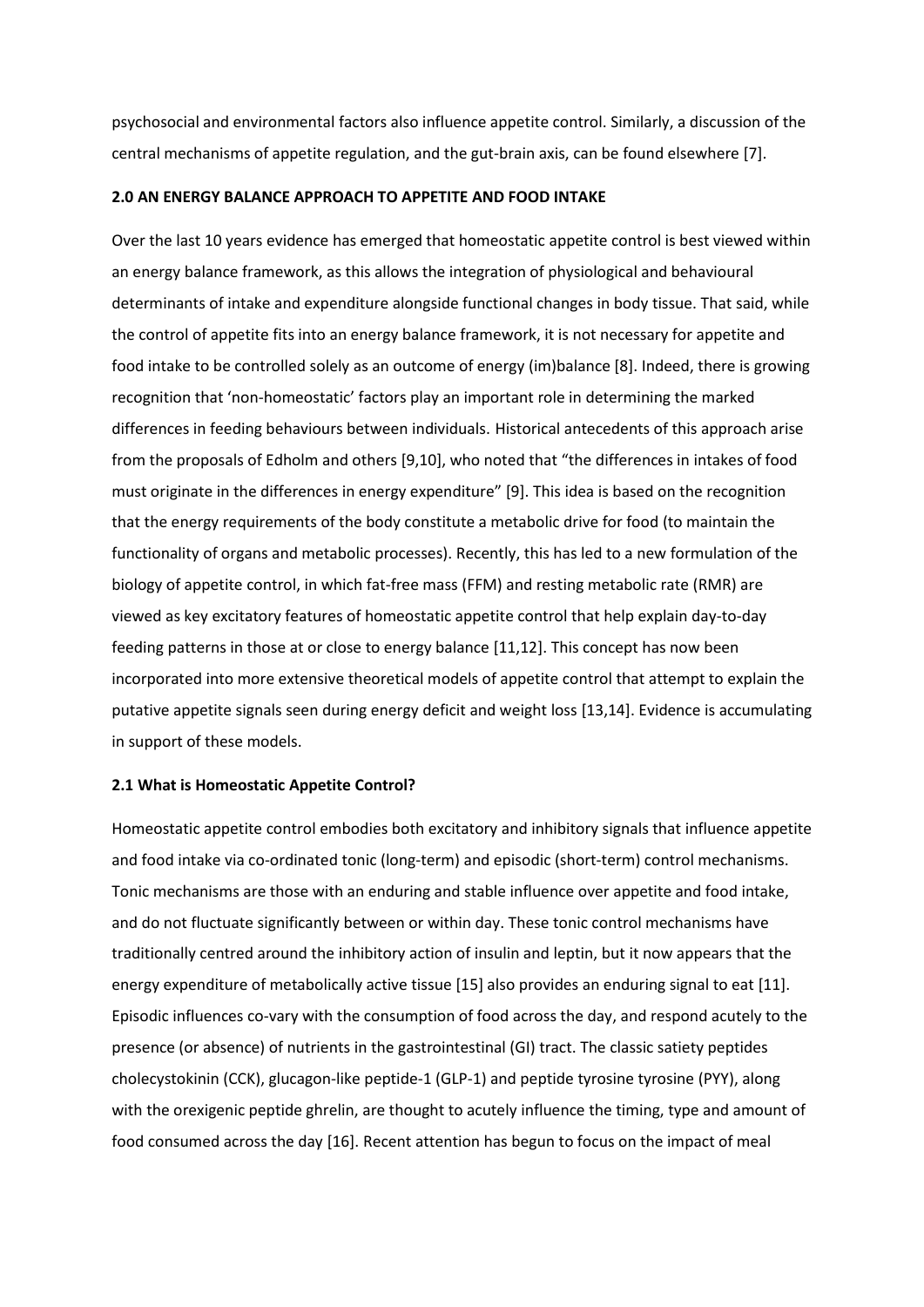frequency and timing on appetite and food intake, but the reader is directed elsewhere for details of this [17].

Evidence in humans suggests that the metabolism or storage of specific macronutrients fails to exert powerful negative feedback on energy intake [18]. However, due to the intermittent nature of food consumption (and physical activity), the energy state of the body is constantly fluctuating between periods of positive and negative energy imbalance during the day [19]. While this suggests that there is no within-day energy balance regulation, a state of approximate energy balance is thought to be achieved over longer periods (e.g. one week [10]). This emphasises the need to understand the biological mechanisms that link energy intake to energy expenditure. This should not be assumed to be a passive process that 'just happens'- if intake and expenditure are linked as part of a biologically regulated system, a mechanism must exist that 'tunes' food intake to the rate of energy expenditure. However, little attention to date has been given to how the demand for energy is translated into motivated behaviour (i.e. food intake), and potential signals linking energy intake and energy expenditure have been discussed elsewhere [20].

Specific methodological procedures that quantify specific aspects of appetite and food intake have been developed (and these are discussed elsewhere [21,22]). Briefly, subjective hunger is regarded as a sensation that reflects a conscious motivation to eat [22], and can be traced back to physical sensations in the body (e.g. stomach) and underlying putative signals [22]. Satiation represents the within-meal events that promote meal termination, and is a determinant of meal size [22]. While satiation is influenced by a sequence of physiological events triggered by the sight, smell and consumption of food, it is also influenced by the properties of food consumed (e.g. palatability) and cognitive and environmental cues [23]. Satiety is defined as the suppression of hunger following a meal and delays the further consumption of food during the post-prandial period [22]. Together, hunger, satiation and satiety can be conceptualised via the satiety cascade (see Figure 1), which provides a theoretical framework that maps the underlying biological mechanisms of appetite onto the psychological experiences and behavioural events that influence food intake [24].

An inability to recognise and respond to internal sensations of hunger [25], or a weakened satiety response to food consumption [26,27], are thought to be risk factors for overconsumption and weight gain in susceptible individuals. Changes in subjective hunger during energy restriction are also predictive of successful long-term weight loss [26] and weight loss maintenance [28]. While a recent systematic review concluded that changes in subjective appetite are not predictive of subsequent food intake [29], direct statistical associations between subjective appetite and food intake were not examined. Rather, studies were 'scored' as demonstrating a 'link' or 'no link'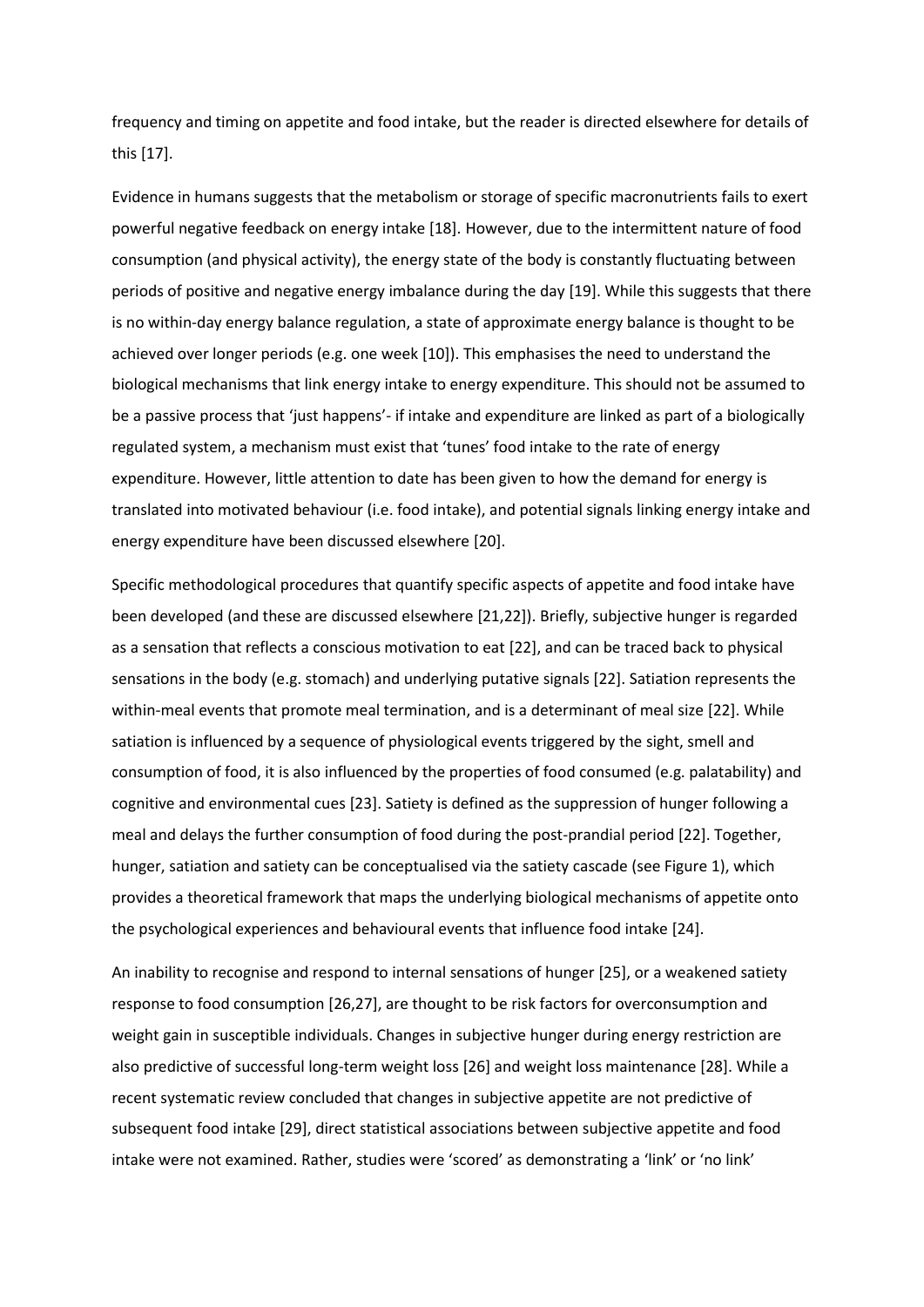between appetite and food intake based on the direction of change in these parameters. Moreover, the context and/or environment in which subjective appetite and food intake were measured was not considered (despite the known influence of hedonic, psychological and environmental factors on appetite and food intake).

Figure 1 here……

### **3.0 MODELS OF HOMEOSTATIC APPETITE CONTROL**

#### **3.1 Episodic Control of Appetite**

There is considerable evidence that gut peptides, released during periods of fasting, on the sight and smell of food, and the presence of nutrients in GI tract, constitute signals to initiate, terminate and then inhibit the drive to eat following food consumption. This review will focus on CCK, GLP-1, PYY and ghrelin only, but a growing number of gut peptides have been proposed as unique candidates for hunger and satiety signalling (and more complete overviews can be found elsewhere [30]). However, not all of these peptides have a close association with the rhythms of hunger and fullness [16]. Although the post-prandial profiles of these hormones initially appear well placed in time to account for changes in appetite, it is likely that their influence is synergistic, with changes in eating behaviour reflecting the conjoint action of multiple hormonal and metabolic stimuli [31]. The importance of gastric emptying in the control of appetite should also be noted, as an integrative relationship between gut peptides and gastric emptying/distension is likely [32]. Marked individual variability is also seen in the profile of GI hormones after food consumption (Figure 2), and many of the GI hormones are pleiotropic and have other physiological functions associated with the delivery and metabolism of nutrients in the GI tract. For example, CCK is involved in the secretion of bile acid from the gall bladder [33], GLP-1 influences intestinal transit time particularly through gastric emptying rate [34], while PYY also influences intestinal transit time (with the highest concentrations of PYY actually found in the rectum rather than small intestine [35]). Therefore, any effect on food intake (satiation or satiety) may be a secondary function which provides a modulation rather than a causal inhibition. The peak concentration of these peptides usually occurs 30-60 minutes after the consumption of food, whereas hunger and fullness peak 10 minutes post-ingestion.

Figure 2 here….

# **3.1.2 Ghrelin**

Ghrelin is a 28-amino acid peptide that stimulates the release of growth hormone from the pituitary [36]. It is primarily secreted from the stomach, but is also known to be synthesised and secreted in many other tissues [37,38]. Ghrelin was the first orexigenic peptide identified in the periphery and is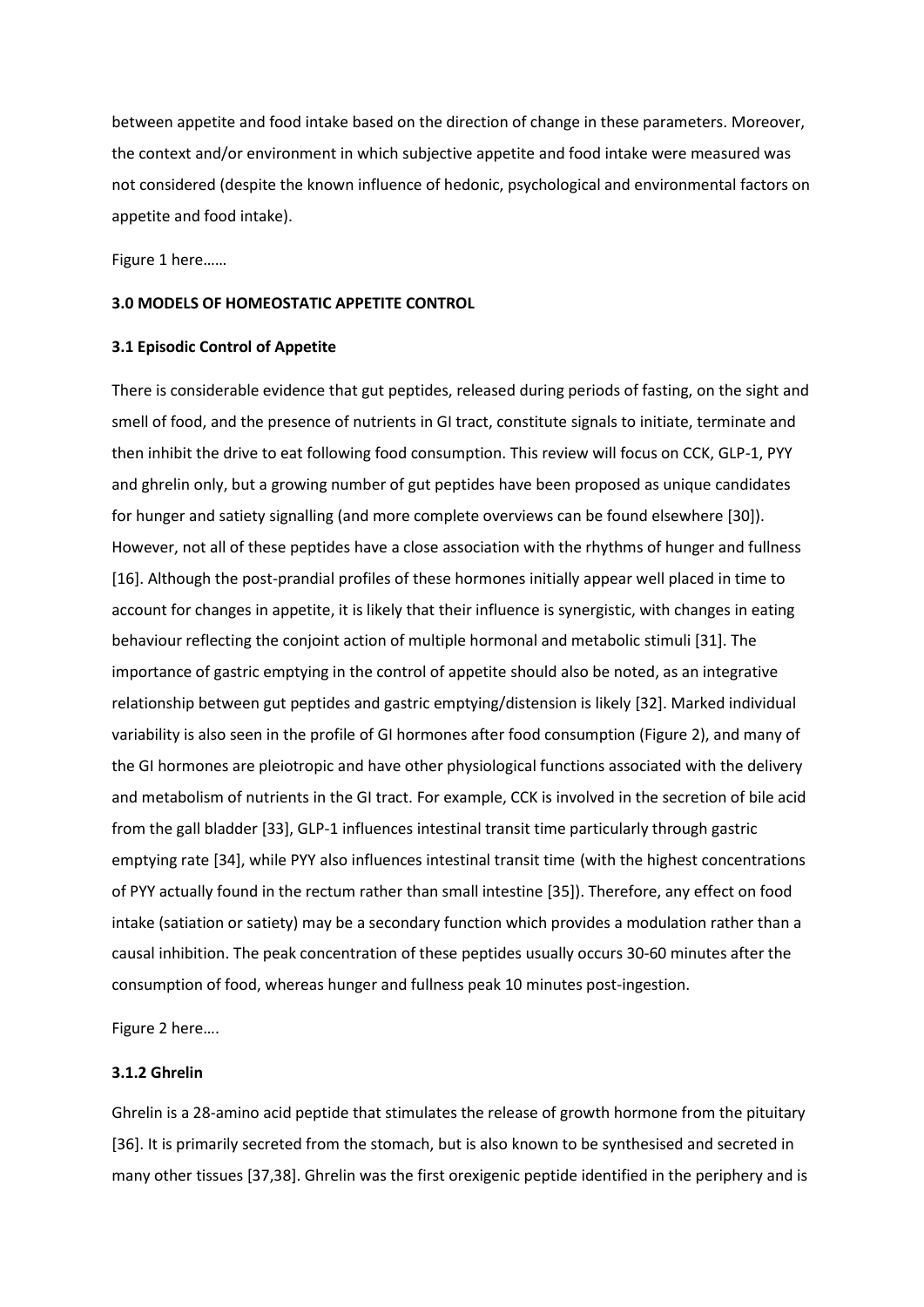known to act upon the hypothalamic arcuate nucleus [36,39,40]. The composition of ghrelin is uniquely modified by the addition of an octanoyl group to the serine residue at position three. The enzyme responsible for the ghrelin octanoylation has been reported as ghrelin *O*-acyltransferase (GOAT) [41,42]. Some studies suggest this acylation is crucial for ghrelin to bind to the growth hormone-secretagogue receptor (GHS-R) and cross the blood-brain barrier [43]. The effects of ghrelin on food intake are mediated by neuropeptide Y (NPY) and agouti-related protein (AgRP) in the central nervous system [44]. Plasma ghrelin concentrations have been shown to increase before meals and decrease in the post-prandial state, thus suggesting a physiological role in meal initiation [45]. Intravenous infusion or subcutaneous injection of ghrelin in humans increases both subjective hunger and food intake [43,46], and promotes weight gain in rodents [46]. Whilst obese individuals have lower fasting ghrelin levels, food intake increases after ghrelin infusion in both lean and obese individuals [47]. However, while ghrelin levels in obese individuals fall after food consumption, this fall is attenuated in comparison to lean individuals [48].

# **3.1.3 Glucagon-like peptide 1**

Glucagon-like peptide 1 exists in several forms, the most common being GLP-1 $_{7\text{-}36\text{amide}}$ . GLP-1 is secreted from the same gut endocrine cells that synthesise PYY in the distal small and large intestine and as such, is released into circulation after a meal [43]. The anorectic effects of GLP-1 may involve both vagal and direct input to the central nervous system as GLP-1 is also produced by brainstem neurons projecting to the hindbrain and hypothalamus [30]. GLP-1 is a potent incretin (i.e. stimulator of insulin release) and peripheral administration of GLP-1 inhibits appetite in animals and humans [49]. Studies have shown reduced postprandial GLP-1 response in severely obese individuals and that this normalises with weight loss [50], but others have failed to replicate these findings [51].

# **3.1.4 Peptide YY**

Peptide YY is a 36-amino acid closely related to NPY since both have the PP fold and exert their effects on the Y receptors. Most circulating PYY is in the shortened form PYY<sub>3-36</sub> which binds to the Y2 receptor [43]. PYY is mainly synthesised in the L-cells of the distal small and large intestine and is known to act upon the hypothalamus and hindbrain regions [52]. PYY is released into the circulation after a meal and is reduced during fasting. Peripheral administration of PYY<sub>3-36</sub> has been shown to decrease food intake in both rodents [53-55] and humans [56,57]. Circulating PYY<sub>3-36</sub> levels rise in response to food consumption, particularly in response to the energy content of food [58].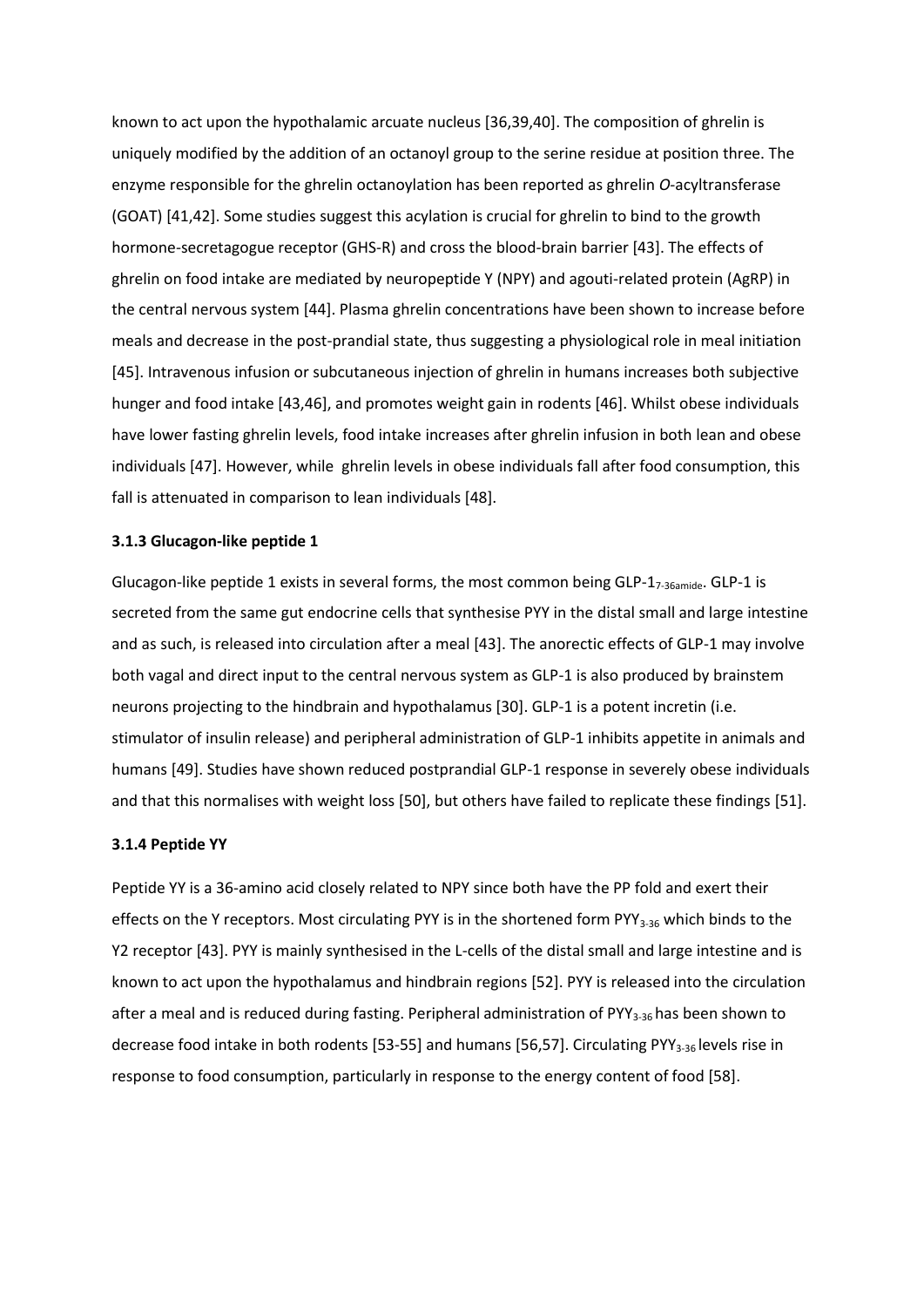# **3.1.5 Cholecystokinin**

CCK is released post-prandially from the small intestine and decreases food intake via CCK1 receptors present on the vagal nerve. Studies in humans and rodents have shown that CCK1 receptor antagonists can stimulate/prolong food intake during a meal [43]. CCK1 receptors are also expressed in the hindbrain and hypothalamus indicating that CCK might relay satiation signals to the brain both directly and indirectly [59]. Intravenously infused CCK within a physiological range has been shown to significantly decrease food intake in both lean and obese individuals [60]. The inhibitory effect of CCK on food intake is short-lived, that is, CCK inhibits intake by reducing meal size and duration, but does not affect the onset of the following meal [61]. Fat intake specifically has been shown to significantly stimulate [62,63], and has longer lasting effects on [64], CCK release. However, it has been noted previously that constant high fat feeding does result in a reduction of CCK induced satiety, possibly due to a down-regulation of vagal CCK1R [64].

# **3.2 The Relationship between Subjective Appetite Ratings and Appetite-Related Peptides**

It is clear that ghrelin concentrations rise during periods of fasting and declines following food consumption, mirroring the pattern of change in subjective hunger. The other episodic hormones show the opposite pattern, falling during periods of fasting but rising in response to food consumption (mirroring fullness or satiety). The infusion of ghrelin has been shown to increase hunger and energy intake in humans [46], whilst GLP-1, PYY and CCK infusion increases satiety [53,61,65,66]. However, the infusion of these peptides has often been at ultra-physiological levels, and therefore fail to reflect the 'normal' endogenous hormonal milieu that occurs around periods of eating. Furthermore, despite a wealth of studies measuring subjective appetite and appetite-related hormones, and the apparent similarity in post-prandial profiles of subjective appetite and hormones such as ghrelin, GLP-1, PYY and CCK [67], few studies actually report statistical associations between them. A study in 2011 attempted to examine the relationship between hunger and ghrelin, finding that changes in ghrelin concentrations lagged 10-30 minutes behind changes in hunger [68], potentially indicating that hunger and ghrelin respond to different stimuli; hunger may respond to the presence or the amount of food in the stomach whereas ghrelin may be more indicative of the body's digestion processes of energy and macronutrient availability.

One difficulty in finding associations is the large individual variability in peptide levels (see Figure 2) [45], and until recently, studies have typically measured a single or a small number of hormones in response to food intake. Gibbons et al. [16,69] recently investigated the simultaneous response of ghrelin, GLP-1, PYY and CCK to two macronutrient feeding conditions (high-carbohydrate and highfat). Ghrelin was positively associated with hunger during the early and late phases of satiety, while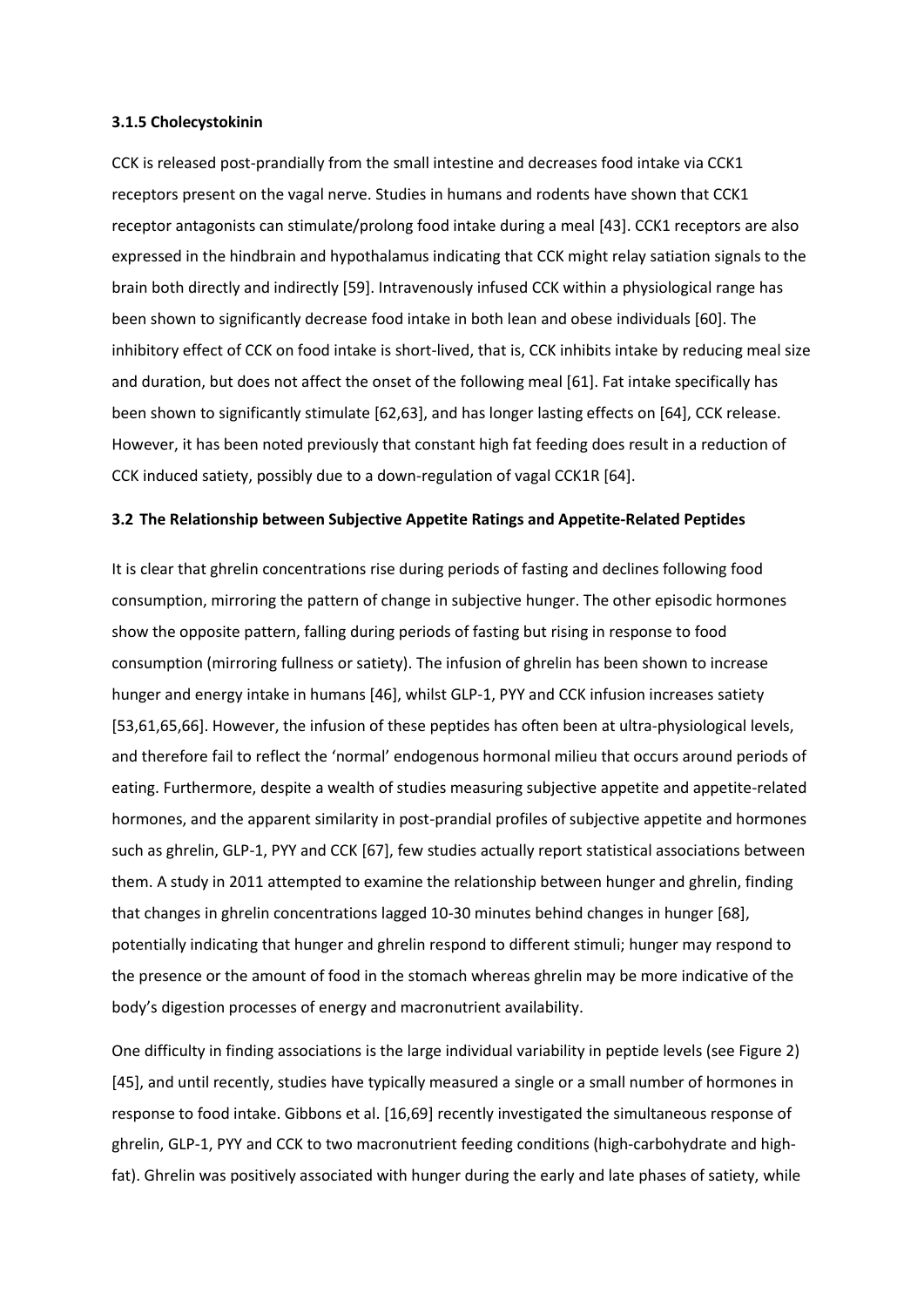GLP-1 was negatively associated with hunger after both high-carbohydrate and high-fat meals but only in the late satiety period (60-180 minutes). Neither CCK nor PYY were related to measures of subjective appetite.

There is evidence that dietary macronutrient composition can alter peptide release following food consumption. For example, CCK responses are heightened following fat and protein ingestion compared to carbohydrate [70,71], whereas the role of GLP-1 as an incretin is consistent with a greater response to ingested carbohydrate [72]. The effect of dietary macronutrients on PYY is unclear, with some studies showing fat causing the largest rise in postprandial PYY [35] and others demonstrating carbohydrates [73] or protein [58]. Studies investigating the effects of macronutrient content on ghrelin levels show that carbohydrates have the strongest suppressive action [74]. However, protein and fat have also been shown to lower ghrelin levels, with the effect of fat intake causing a slower recovery of ghrelin levels compared to a high-carbohydrate meal [75,76]. For all these studies however, methodological differences make it difficult to interpret the effect of macronutrient composition on peptide release (particularly when only a single hormone is measured in response to food intake).

# **3.3 Tonic Signalling and Appetite Control**

In addition to the acute episodic signals involved in homeostatic appetite control, a mechanism that translates the body's energy needs (based on metabolic requirements and stored energy) into dayto-day feeding is needed. Traditionally, this was thought to be achieved via the inhibitory action of FM and leptin (based on an adipocentric view of appetite control). However, it is now being recognised that the energetic demand of metabolically active tissue [15] creates a functional excitatory drive to eat. These excitatory and inhibitory tonic processes will in turn be modulated by acute episodic signalling, with centrally-mediated processes (primarily involving the functionally antagonist NPY and AgRP neurons in the arcuate nucleus of the hypothalamus) acting to co-ordinate peripheral and neural signals of nutrient and energy availability with appropriate efferent feedback responses that alter food intake and energy expenditure [77]. The interaction of excitatory and inhibitory tonic and episodic signals is shown in Figure 3, and this figure illustrates how the homeostatic control of appetite is incorporated into an energy balance framework that links energy intake and expenditure (see section 3.3.2).

Figure 3 here…

# **3.3.1 A Role for Leptin in the Tonic Control of Appetite?**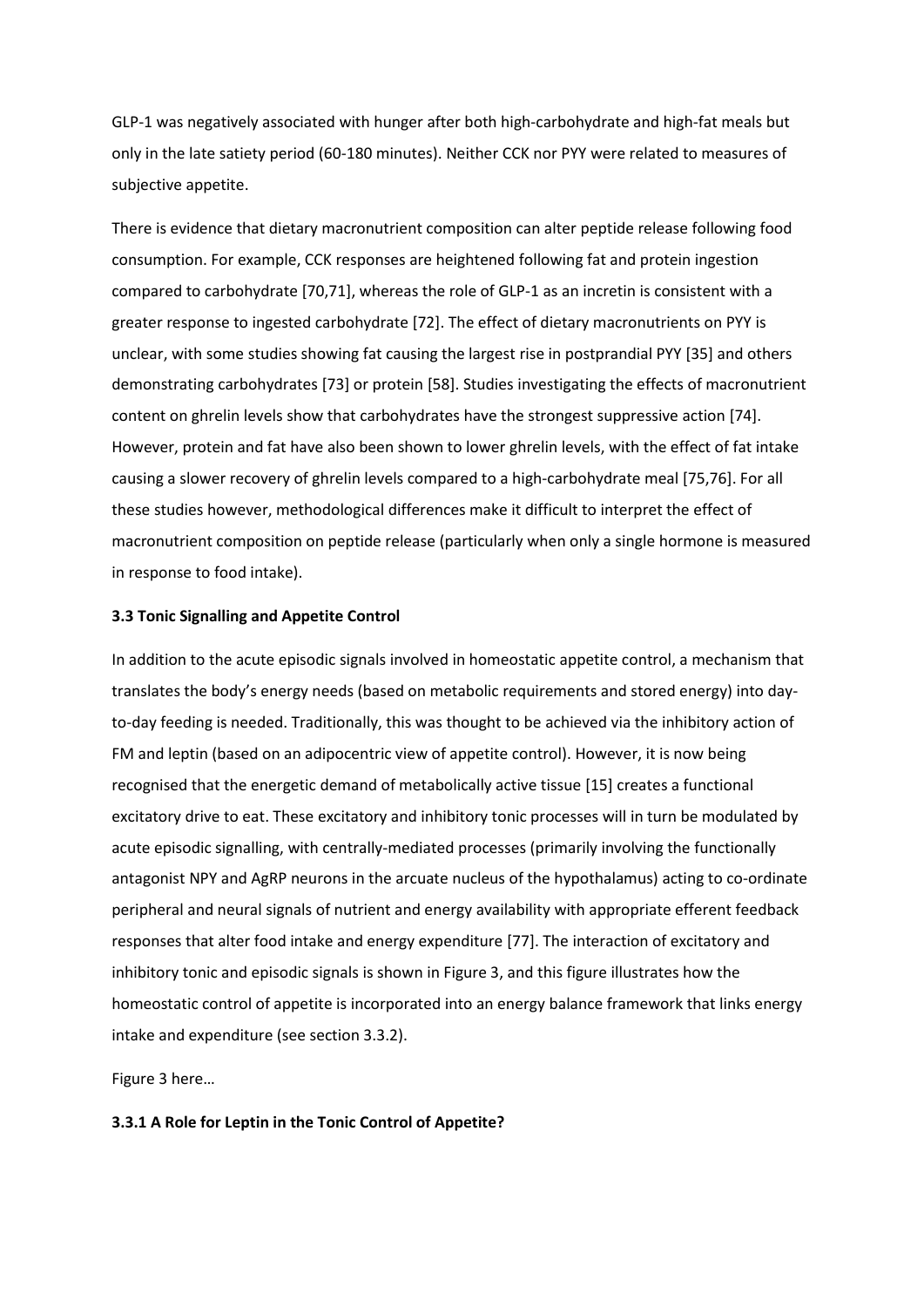While leptin is discussed here, it is important to also acknowledge the role of insulin as another potential tonic signal of appetite control [78]. Animal and in vitro studies have indicated that a reduction in leptin promotes hunger and food intake via a down-regulation in the expression of proopiomelancortin (POMC) and α-melanocyte-stimulating hormone (α-MSH), and an up-regulation in the expression of NPY and AgRP [77]. This has led to the view that leptin is a key central regulatory signal in the neural control of food intake [77]. However, while the importance of leptin signalling in the hypothalamus and other areas of the brain is not in question, there is little evidence that peripheral leptin concentrations exert strong regulatory control over day-to-day food intake (when at or close to energy balance), or that increases in leptin concentrations with weight gain exert strong negative feedback on food intake.

Leptin deficiency in humans results in profound hyperphagia [79] which is abated with exogenous leptin administration [80]. In those free from congenital leptin deficiency however, administration of physiologically-relevant doses of leptin has been shown to have little or no effect on food intake or body weight [81]. Rather, the effect of leptin on appetite and energy homeostatis (in those free from congenital leptin deficiency) appears to be closely coupled to the body's short-and-long-term energy status. Acute and short-term (2-7 days) energy restriction results in significant reductions in circulating leptin concentations (which are disproportionately greater than the associated changes in FM [82-87]), but these changes in circulating leptin are not typically associated with any subsequant changes in appetite or food intake [82,83,85].

The importance of leptin as an appetite signal may therefore be restricted to periods of prolonged energy deficit where adipose tissue reserves are threatened. In line with this, studies have found associations between changes in fasting leptin and subjective appetite during long-term dietary restriction [88-90]. Additionally, in the weight-reduced state exogenous leptin administration reverses the adaptive suppression of multiple metabolic, autonomic and neuroendocrine functions [91], and potentially improves satiety [92]. Therefore, it appears that a sustained loss of leptin is of biological importance [93], with leptin acting as a 'starvation signal' involved in the defence of body weight rather than a satiation or satiety signal involved primarily in day-to-day food intake in weight stable individuals in energy balance [94,95].

# **3.3.2 An Energetic Demand from Metabolically Active Tissue**

Current models of appetite control focus on integrating acute GI signals with the tonic modulating effect of adipose tissue [77]. While our understanding of the putative signals of appetite control has grown significantly, scientific attention appears to have focused more toward the termination of feeding rather than the mechanisms that drive feeding. Indeed, despite the identification of a large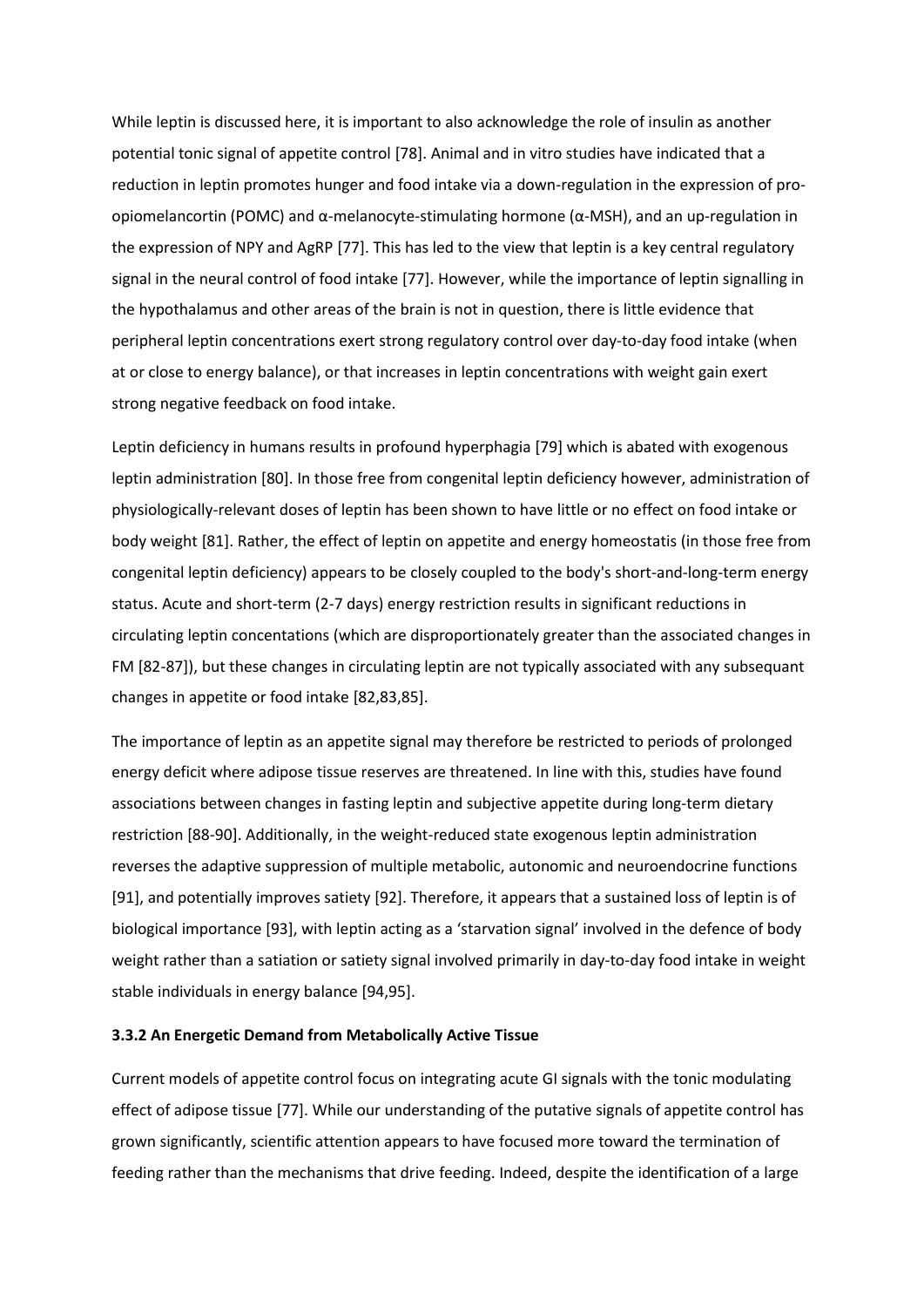number of inhibitory GI hormones, the only known peripherally derived orexigenic hormone is ghrelin. Given the multiple redundant pathways known to promote satiety, it seems unlikely that a regulatory system would evolve to rely solely on one hormone to promote feeding. There has previously been a strong emphasis on the excitatory features of homeostatic appetite control, with work focusing on the motivation to seek food in animals and humans. This was embodied in Morgan's theory of a 'central motive state' [96] and Stellar's attempts to locate this drive within the hypothalamus [97].

A conceptual model detailing the drive to eat based on energy needs has previously been proposed [98], but only now are studies beginning to recognise energy expenditure (and body composition as a determinant of energy expenditure) as important excitatory features of homeostatic appetite control. Recent studies (re)examining the specific roles of FM, FFM and energy expenditure in appetite control indicate that FFM and RMR are strongly associated with food intake under conditions at or close to energy balance [99-106]. Based on studies measuring food intake under controlled laboratory conditions, our research group [99-101] and others [102,103] have demonstrated that FFM is a strong predictor of hunger and *ad libitum* energy intake. The effect of FFM on energy intake appears to reflect the energetic demands of metabolically active tissue, with the associations between FFM and energy intake reported to be mediated by RMR [101] and 24 hour energy expenditure [104]. However, given recent advances in our understanding of skeletal muscle as an endocrine organ [107], a direct molecular pathway (independent of energy expenditure) from tissue such as skeletal muscle should not be dismissed [105,106].

These data have led to the formulation of a revised model of homeostatic appetite control that reflects an excitatory drive to eat from FFM and RMR [11]. This model, which is discussed in depth elsewhere [11,12,20,108], attempts to integrate the energetic demand of metabolically active tissue and metabolic processes with the known tonic and episodic signals from FM and GI tract, respectively. This model was specifically designed to help explain the tonic signals that influence day-to-day food intake under conditions of weight stability and energy balance [11,12], but it may also have potential in explaining the putative appetite signals seen during energy deficit or surfeit [13,14]. However, its application to periods of energy imbalance remain largely theoretical to date. Importantly, the influence of FFM and RMR on food intake does not preclude a role for FM in appetite control. Rather, there is likely a conjoint action of FFM and FM on appetite and food intake. The influence of FFM and RMR, and signals arising from adipose tissue and GI peptides provide a plausible account of the role of whole-body peripheral signals involved in human appetite control (see Figure 3).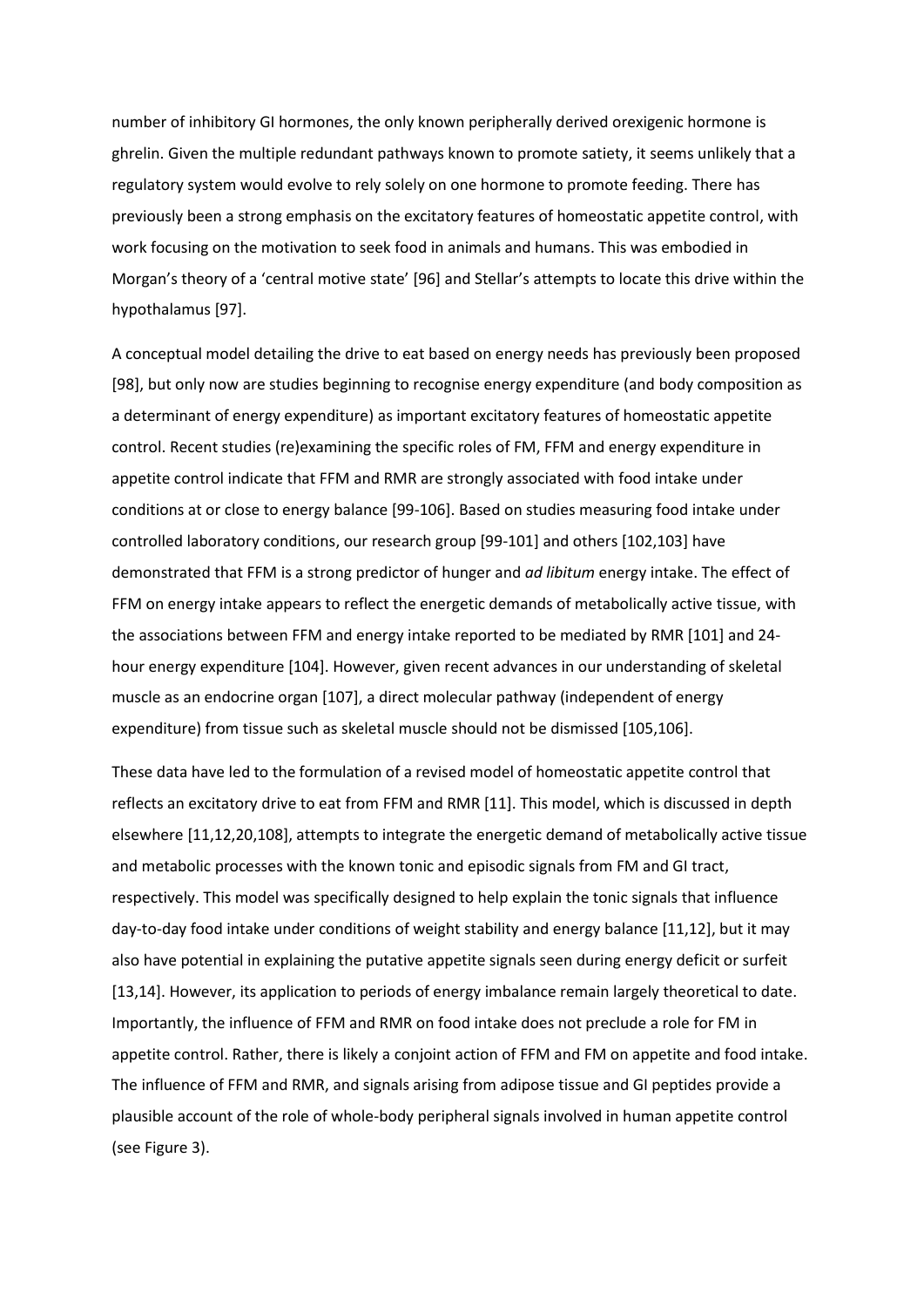While FFM has consistently been shown to be positively associated with food intake, studies have reported either a negative association [102,109] or no association [99,100,103,105] between FM and food intake. The influence of FM on food intake may vary with adiposity, with Cugini et al. [109,110] reporting a negative association between FM and hunger in lean but not obese individuals. It is also worth noting that adiposity also influences psychometric eating behaviours, with positive associations seen between FM and dietary restraint or disinhibition, for example [111]. However, the influence of such factors on relationships between body composition, energy expenditure and food intake has yet to be established.

# **3.4 Hedonic Control: Is there a True Separation of Homeostatic and Hedonic Processes?**

While the hedonic control of appetite has traditionally been viewed separately to homeostatic appetite control, this distinction is arbitrary as significant overlap and reciprocal feedback is seen between the putative signals of reward-driven and homeostatic feeding. Based on research exploring the neural basis of palatability and addictive behaviour [112], theoretical constructs have been developed to distinguish between feeding behaviours that are either affective (rewarding) or motivational (driving) [113]. Experimental methods have been developed that aim to distinguish between food 'liking' and 'wanting' using functional MRI [114] or behavioural laboratory tasks using the reinforcing value of food [115] or time-critical forced choice paradigms [113,116]. In this context, food 'liking' reflects the perceived pleasurable sensory properties of food, while wanting reflects the attraction towards a specific food over available alternatives [116]. Food 'liking' and 'wanting' have distinct underlying neural pathways (located primarily in the cortico-limbic structures), with dopaminergic signalling mediating 'wanting' while the opiate and cannabinoid systems have been linked to 'liking' [117]. However, the neural systems that underlie homeostatic and hedonic feeding are closely linked [117], with hormones such as leptin, insulin and ghrelin postulated to provide a molecular link between hypothalamic (homeostatic) and mesolimbic (reward related) systems [118].

Food reward has been shown to influence eating behaviour, and can help distinguish those susceptible to overconsumption. Elevated 'liking' and 'wanting' for palatable foods has been reported in obese individuals compared to their lean counterparts [119], while obese individuals with binge eating disorder displayed stronger 'liking' and 'wanting'- especially for sweet and high fat foods- compared to obese individuals without binge eating [120]. The reward value of food has also been shown to increase during short-term energy deficit [121]. Despite a paucity of data on the role of 'liking' and 'wanting' during long-term weight loss and weight loss maintenance, changes in food 'liking' and 'wanting' have been shown to differentiate between those susceptible and resistant to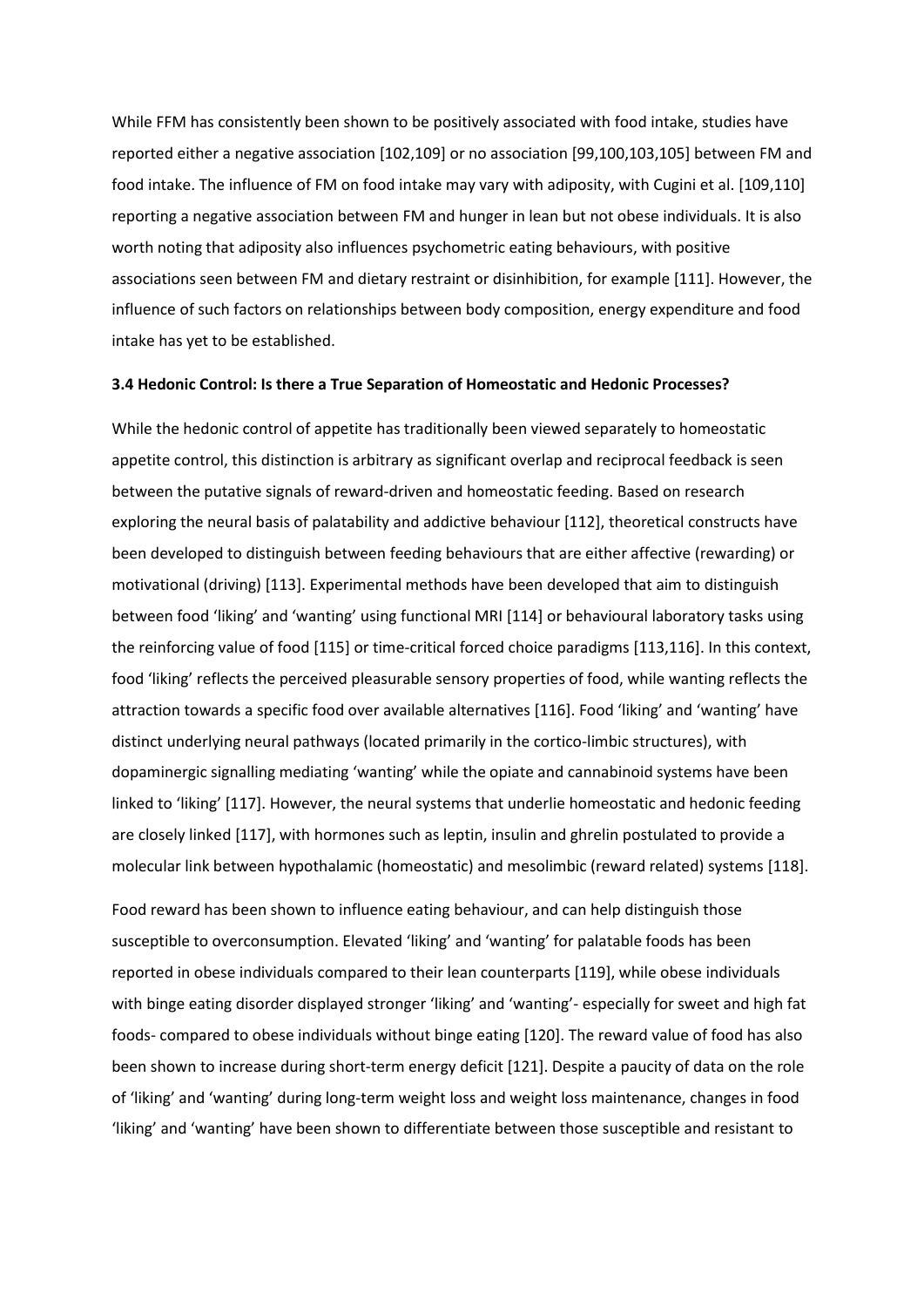exercise-induced weight loss [122], and eight weeks of dietary energy restriction has been shown to increase 'liking' [123] in obese adults.

# **4.0 PRACTICAL IMPLICATIONS FOR MANAGING OBESITY**

#### **4.1 Individual Variability in Treatment Response- A 'Biological Norm'**

Lifestyle and pharmacological treatments that aim to reduce food intake and body weight have in the main been unsuccessful in producing sustained weight loss and weight loss maintenance. This in part reflects the redundancy in the homeostatic mechanisms that regulate short-and-long-term appetite and food intake. However, it is becoming increasingly clear that marked heterogeneity exists in the biological and behavioural responses to lifestyle, pharmacological and surgical treatments designed to promote weight loss. This heterogeneity has traditionally been masked by a focus on the statistical mean and/or attributed to differences in intervention adherence. As noted by Blastland and Dilnot [124] however, science is often weakened by subscribing to the "tyranny of the average".

# Figure 4 here…

Individual variability is inherent to the key processes of appetite control (Figures 3 & 4), and this variability may help explain the diversity in eating behaviours seen between individuals. In line with previous studies [125-127], King et al. [128] report marked variability in hunger, acylated ghrelin and *ad libitum* energy intake in response to a bout of aerobic exercise in young healthy adult males. Importantly, this variability echoes that seen in response to long-term dietary [129-131], exercise [132-135], pharmacological [136,137] and surgical [138-140] weight loss interventions. Given the complexity of human eating behaviour, and the external environment that this system now operates in, this individual variability in treatment response is not surprising. However, it is pertinent to note such variability has also been observed following calorie restriction in mice [141], which are presumably free from the social and environmental 'contamination' that influences studies of human behaviour in today's obesogenic environment. Consequently, the heterogeneity in appetite and body weight responses to lifestyle, pharmacological and surgical interventions should be regarded as a 'biological norm' rather than an exception.

Examination of the individual rather than group response indicates that despite often modest mean weight loss, lifestyle and pharmacological intervention are actually very effective for some individuals, but for others, minimal losses in body weight are seen (and some may gain weight). Thus, the mean response is a poor representation of how a treatment actually influences its intended target population. Recent recognition of this variability represents an important step in the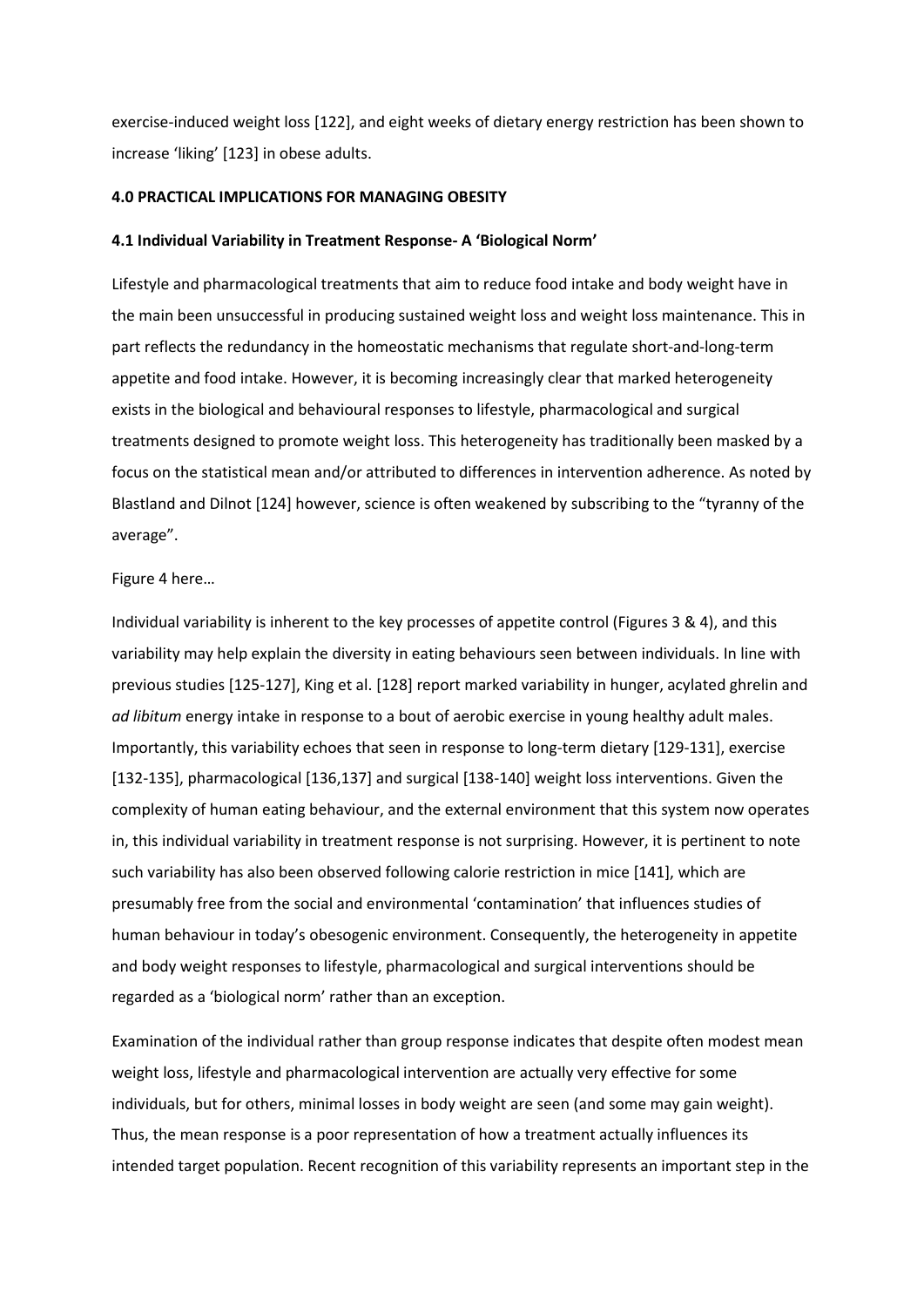development of more efficacious and personalised obesity treatments, but to achieve this, predictors of treatment 'responsiveness' need to be established. To date, identification of reliable predictors of treatment variability has been limited. An emerging area of interest is the role that genetic variation plays in the heterogeneity seen in appetite and body weight. Potential candidate genes and gene loci that influence appetite and food intake are currently being examined, and a number of genetic variants relating to the FTO and MC4R genes have been found to be associated with appetite-related processes and energy intake [142-146]. Interactions between common genetic variants and the environment are also likely to play a role in influencing response variability in eating behaviour following weight-loss interventions [147,148]. There is also interest in the role of the gut microbiome in appetite control and weight gain; however, evidence indicating that the microbiome acts as a putative signal in human appetite control, or is a causal factor in human obesity development, is not clear [149].

#### **4.3 Compensatory Responses to Energy Deficit**

While significant weight loss recidivism is seen following lifestyle interventions, it is important to acknowledge that attempts to lose weight are undermined by potent neuroendocrine, metabolic and behavioural responses to weight loss. As noted by MacLean et al. [14], these factors combine to create a 'biological pressure' that promotes weight regain. Compensatory responses in appetite control appear to be asymmetrical, responding more strongly to energy deficit rather than surfeit [150], and can occur following as little as two days of energy restriction (and without concomitant reductions in body weight) [82,84,85]. While some common physiological or behavioural responses to weight loss *per se* may exist, there will undoubtedly be some mode specific weight loss adaptations (e.g. differences between diet or exercise interventions). Consequently, an understanding of how these specific methods perturb appetite control and body weight is fundamental to our understanding of weight loss recidivism.

#### **4.3.1 Are there Common Compensatory Responses to Energy Deficit?**

As discussed elsewhere [151], a number of biological and behavioural responses have been identified that attenuate the prescribed energy deficit during weight loss, and act to undermine attempts to maintain a new level of (reduced) body weight. Following both dietary [88,90] and exercise-induced weight loss [152,153], fasting hunger has been shown to be elevated. Some evidence also exists to suggest that this increase in orexigenic drive may persist in the weight reduced state, and reflect persistent changes in appetite-related hormones [154]. Adaptive changes in energy expenditure (i.e. adaptive thermogenesis) have also been noted with weight loss [155,156], and again may persist in the weight-reduced state [91]. For example, Leibel et al. [157]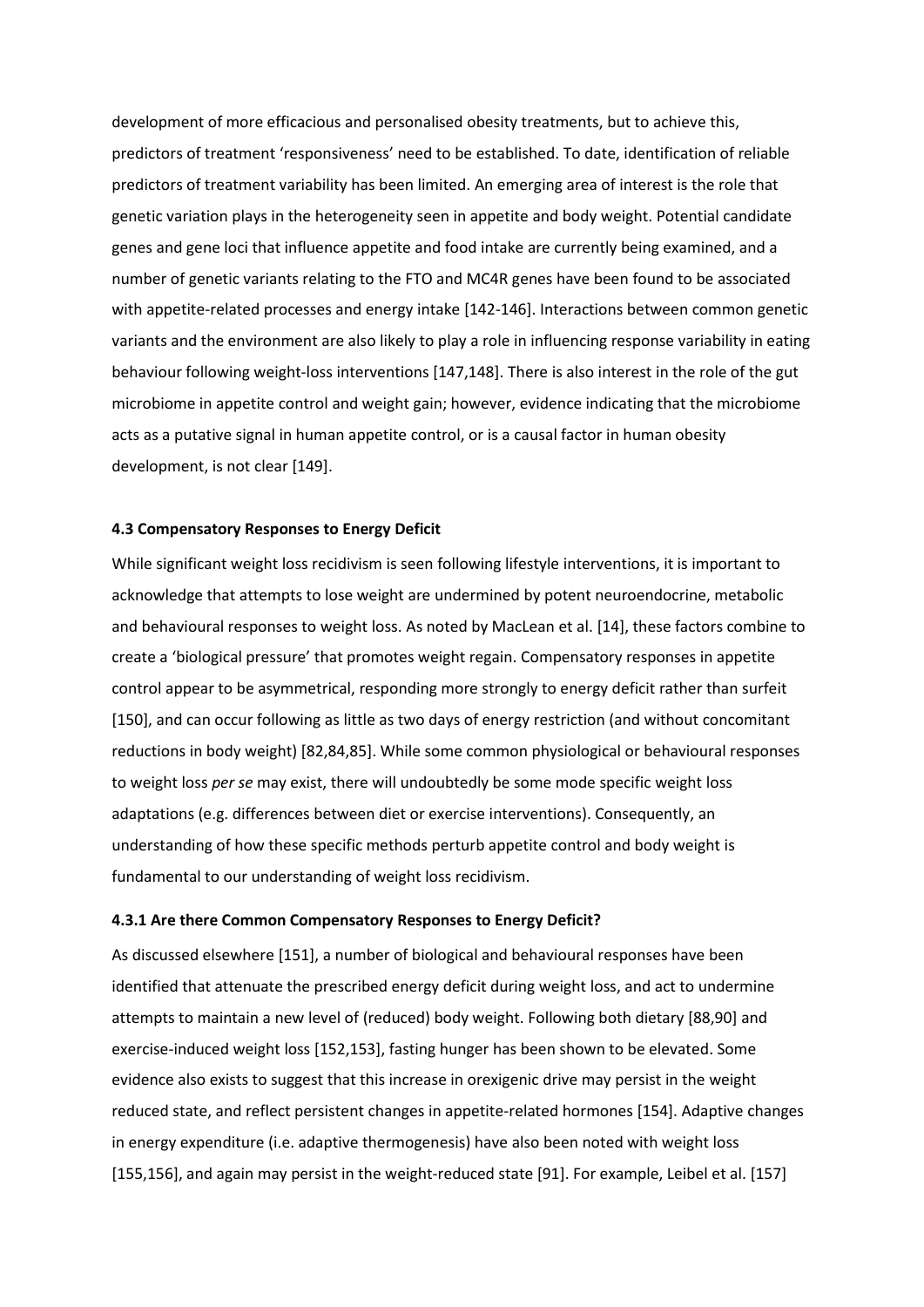reported that daily energy expenditure was approximately 300 kcal d<sup>-1</sup> lower (15%) than expected in non-obese and obese individuals who lost 10% of their initial body weight through energy restriction. This was brought about by an increased efficiency in skeletal muscle activity. Interestingly, a greater compensatory decline in RMR has also been associated with greater increases in hunger [155] and food intake [158] following weight loss, suggestive of a co-ordinated adaptive response in susceptible individuals that influences both sides of the energy balance equation that promotes the defence of body weight rather than its loss.

## **4.3.2 Compensatory Changes in Hunger: Diet vs Exercise**

The observation that both dietary-and-exercise induced weight loss leads to compensatory changes in appetite has led some to examine whether the strength of compensation differs between weight loss modes. Recent evidence suggests that for a given short-term energy deficit, exercise may produce more favourable changes in appetite than dietary restriction [159-161]. Following three days of either exercise-or-dietary induced isoenergetic calorie deficits (25% reduction of energy needs), Cameron et al. [161] reported greater increases in appetite and compensatory eating following dietary-induced energy deficit than that induced by exercise. The reason behind these differences remain to be elucidated, but King et al. [160] noted differing responses in acylated ghrelin and PYY<sub>3–36</sub> following isoenergetic energy deficits induced by diet and exercise. Compared with the exercise energy deficit, the diet energy deficit resulted in overall higher ghrelin concentrations and lower PYY3-36 concentrations. This was accompanied by overall higher subjective ratings of hunger and lower ratings of fullness in the diet relative to the exercise condition [160]. Beneficial effects of exercise compared to dietary-induced deficits have not always been reported though [162], and whether differences in appetite exist following long-term isoenergetic energy deficits induced by diet or exercise remains unclear. It should also be noted that exercise will perturb blood flow to the GI tract during (and immediately following) exercise, and this change in circulation may alter digestive processes and the release of GI hormones. These changes should be taken into account when making inferences about the acute effects of exercise on appetite-related processes.

Such findings suggest that exercise (or physical activity) may mediate the strength of homeostatic appetite control. Cross-sectional studies have reported that habitually active individuals are able to better compensate for high-energy preloads during subsequent feeding episodes than their inactive counterparts [163-165]. Similarly, previously inactive individuals were able to better distinguish and adjust subsequent intake following high and low energy pre-loads after six weeks of aerobic exercise [166]. Twelve weeks of aerobic exercise has also been shown to increase post-prandial satiety in overweight and obese individuals [152,153], with this increase in satiety acting to offset a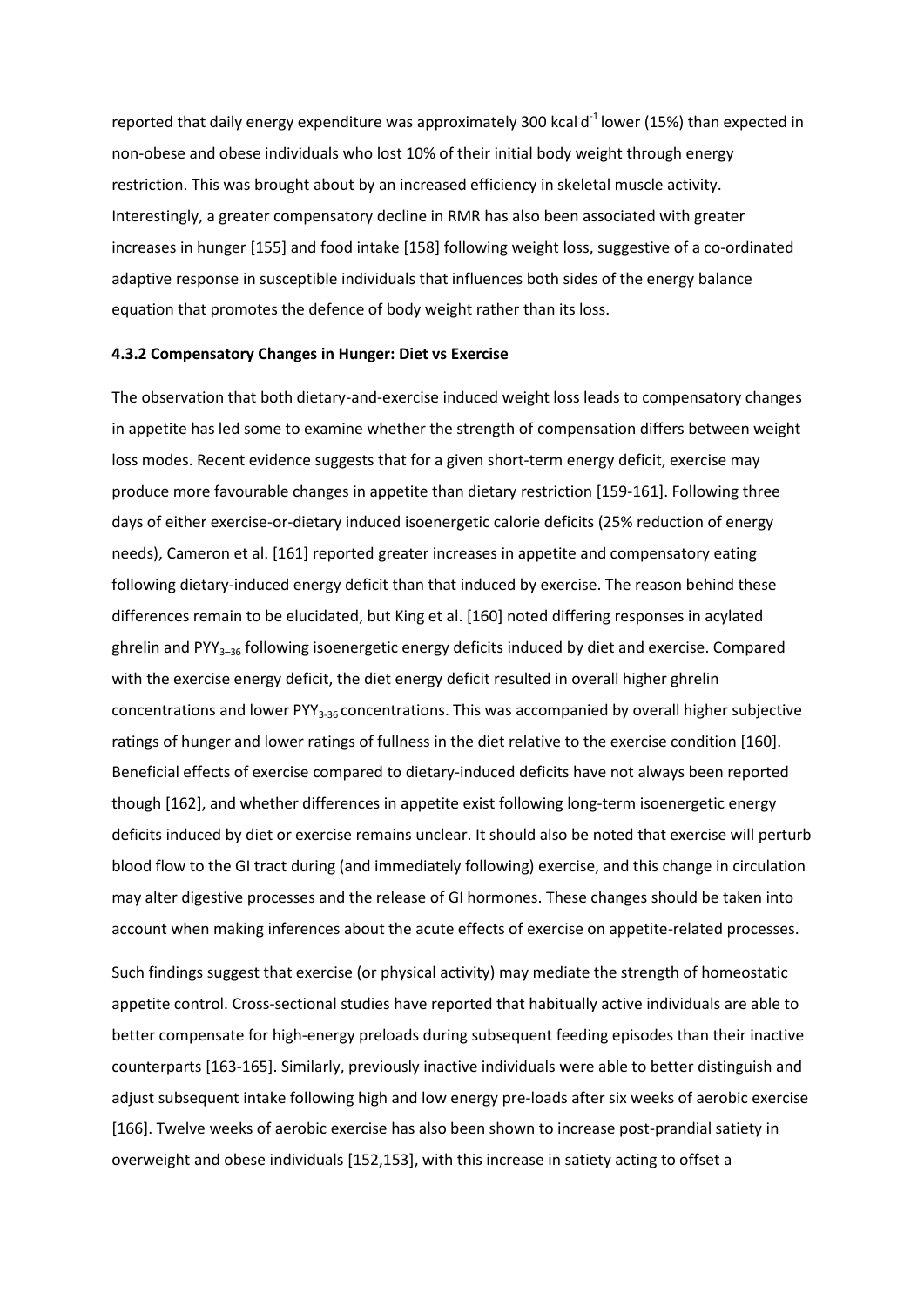concomitant increase in fasting hunger. This improvement may again reflect favourable changes in GI satiety hormones [153]. Thus, exercise appears to exert a dual effect on appetite control through an increase in excitatory drive but also in meal-induced satiety [152]. The idea that exercise or physical activity can sensitise (or indeed, dysregulate at low levels) homeostatic appetite control is not new, with Henry Taylor noting over 50 years ago that 'at low levels of physical activity appetite signals go awry and the body does not recognise that it is being overfed' [167]. However, only now is research beginning to examine how appetite control varies across the physical activity spectrum, and how differences in habitual activity can help explain differences in key appetite-related processes such as hunger, satiation and satiety [168].

# **4.4 Sedentariness Weakens Homeostatic Appetite Control**

Due to the often modest reductions in body weight seen following exercise-based weight loss interventions [169], it is often stated that exercise is ineffective as a treatment for obesity [170]. However, notwithstanding the numerous beneficial health effects of exercise that are independent of body weight [171], studies indicate that high habitual physical activity is associated with lower FM [172], and physical activity is known to be a strong predictor of successful weight loss maintenance [173]. Evidence is also beginning to accumulate to suggest that there is more accurate coupling between energy intake and energy expenditure in active individuals compared to inactive individuals.

Evidence for a relationship between physical activity and energy intake was initially demonstrated by Mayer et al. in their study of Bengali jute mill workers [174], in which daily occupational physical activity and energy intake were closely matched at higher levels of expenditure. However, this coupling was lost in those performing low levels of occupational physical activity, such that daily energy intake exceeded expenditure in those performing 'sedentary' or 'light' work. More recently, Shook et al. [175] reported evidence of appetite dysregulation with low levels of habitual physical activity during a one year observational study, with those in the lowest quintile of physical activity exhibiting greater disinhibition, cravings for savoury foods and weight gain during the one year observation period compared to those in the highest quintile of physical activity. Furthermore, Myers et al. [172] reported that the percentage of time spent sedentary was positively associated with increased adiposity. Furthermore, the proposed J-shaped relationship between physical activity level and energy intake has been confirmed in a recent systematic review that plotted the standardized energy intake scores from 10 cross-sectional studies that measured energy intake across different levels of physical activity [176].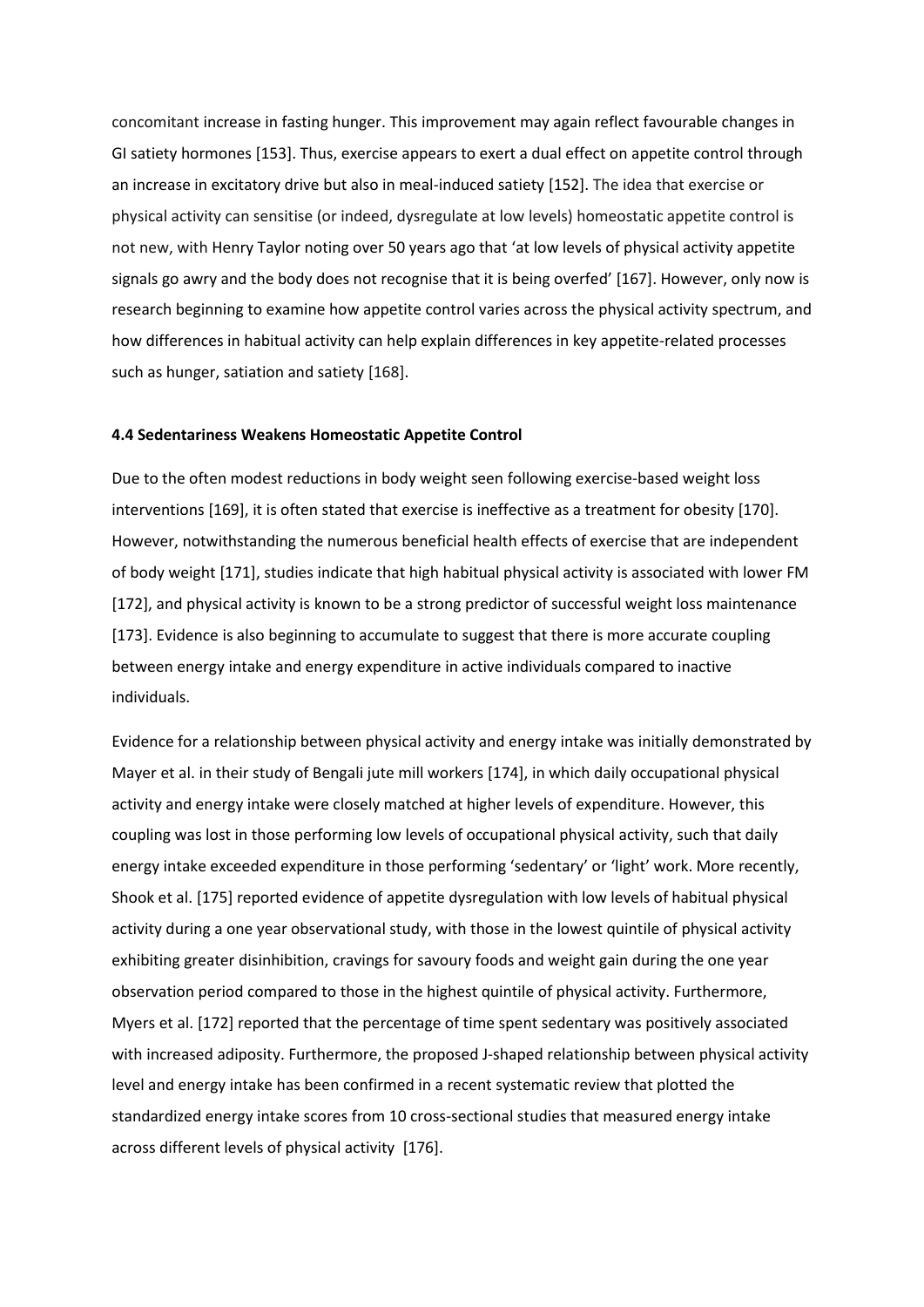Such findings have led Blundell et al. [177] to amend the J-shaped relationship between physical activity and food intake found by Mayer et al. [174]. In the model presented by Blundell et al. [177], high levels of sedentariness and low levels of physical activity are representative of an 'unregulated zone' of appetite in which energy intake and energy expenditure are loosely coupled as a result of weak homeostatic regulation. In contrast, a 'regulated zone' of appetite exists at higher levels of physical activity where energy intake more closely matches energy expenditure (albeit at higher levels of absolute intake and expenditure) [177]. Whether this reflects an effect of exercise training rather than high levels of physical activity (accumulated over a range of physical activity thresholds) is unclear.

# **5.0 CONCLUSIONS**

The homeostatic mechanisms that control appetite are described in an energy balance framework in which body weight and FM are loosely regulated. This regulatory control must be located in the central nervous system where there is integration of short-term and long-term excitatory and inhibitory signals of nutrient and energy availability and energy turnover. This system is further challenged by dynamic changes in energy balance and functional losses or gains in metabolically active tissue. It is therefore perhaps of little surprise that the homeostatic control mechanism of appetite appears unable to adequately match energy intake to energy needs in a permissive external environment that promotes overconsumption and sedentariness.

A large body of data has been accumulated on the regulation of adipose tissue and the impact of this on appetite (energy) homeostasis. More recently, roles for FFM and RMR as important excitatory features of homeostatic appetite control have emerged. Together, these features provide further understanding of the tonic excitatory and inhibitory signals of homeostatic appetite control. This feedback is in turn modulated by the action of an array of (predominately inhibitory) episodic GI signals and satiety hormones. A challenging issue is to determine how the post-prandial action of episodic satiety hormones and GI mechanisms can effectively brake the metabolic drive to eat in order to keep energy intake under control and prevent a positive energy balance and adipose tissue accumulation. An increased understanding of the mechanisms of homeostatic appetite control has led to numerous strategies aimed at improving appetite in attempt to counter weight gain and promote weight loss. To date, these attempts have been largely ineffective, but this represents a target for future research.

## **ACKNOWLEDGEMENTS**

The authors wish to acknowledge Associate Professor Graham Finlayson and Professor James Stubbs for their intellectual input in writing the review.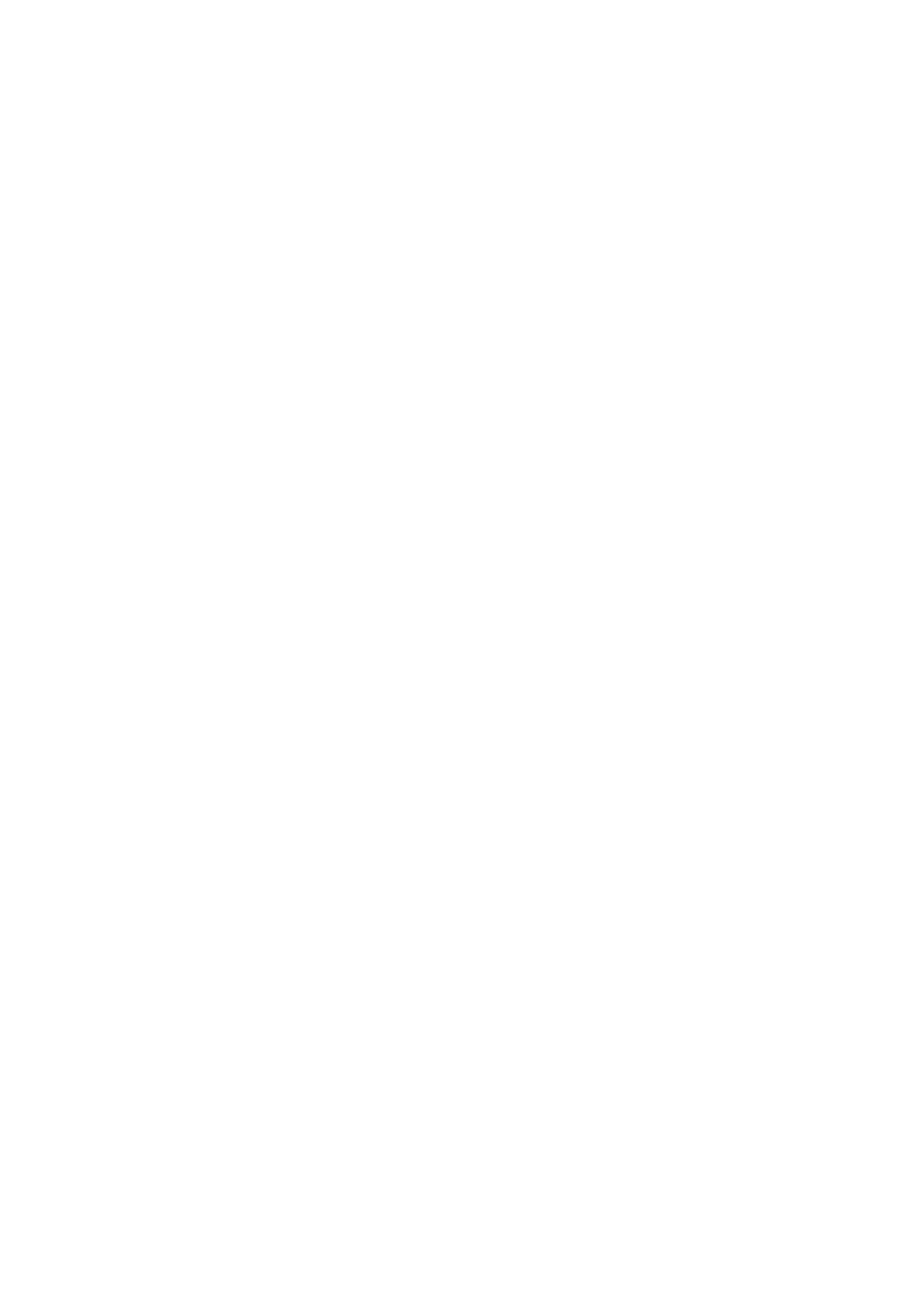#### **EXPERT COMMENTARY**

Overconsumption can be understood through an examination of homeostatic appetite control since appetite is a fundamental feature of humans that links biology with behaviour. This process is made complicated by the fact that humans are omnivores and- considered on a global scale – the food repertoire is huge. This situation incorporates two issues: what to eat, and how much to eat. The first represents the challenge of food choice. Because the food supply is so diverse and often unpredictable, there is no strong biological programming of what food should be eaten; feeding behaviour has to be adaptable and directed to whatever is available in the particular environment. Food choice is influenced by learning and, of course, the ultimate purpose is to provide nutrients to maintain life. However, the patterns of eating are extremely diverse and heavily influenced by culture and by those attributes of foods that determine their attractiveness. One major issue for humans living in advanced technological societies is that the preference for foods is liable to be determined by peripheral attributes unrelated to the nature and quality of the nutrient composition. This means that the behaviour of eating cannot be a tightly regulated variable.

A major issue with relevance to obesity is the relationship between appetite control and body fat. It has been suggested body fat is mechanistically regulated and, in turn, food intake is controlled in the interests of regulating the adipose tissue mass [77]. A feature of this situation is the proposition that food intake itself is biologically regulated via energy homeostasis. In other words, food intake is reducible to the control of energy homeostasis. In this approach, the condition of obesity can be understood through the application of a biological reductionist ideology in which molecular mechanisms regulating energy homeostasis in turn regulate FM. This position is not shaken by the comment that the presence of a world-wide epidemic of obesity provides rather good evidence that body fat is not a tightly regulated variable [6]. Moreover, given the earlier comments about food choice, it can be appreciated that the amount of energy that people put into their mouths is heavily dependent on foods selected. Since this selection is not heavily programmed by biology, a regulation of energy intake through biology alone is problematic.

Of course, the presence of adipose tissue is central to the definition and existence of obesity. This adipocentric view appeared to be fully confirmed by the discovery of leptin which is assigned key roles in energy homeostasis and the biological regulation of FM. This approach has dominated the research agenda for over a quarter of a century and has fostered the view that the solution to obesity can be found in the molecular operations of adipose tissue. It is worth considering that the functions of body fat have evolutionary significance and vary between species; even within mammals body fat depots serve different adaptive functions depending on the ecological circumstances [178,179]. It may also be asked what principles of obesity management have emerged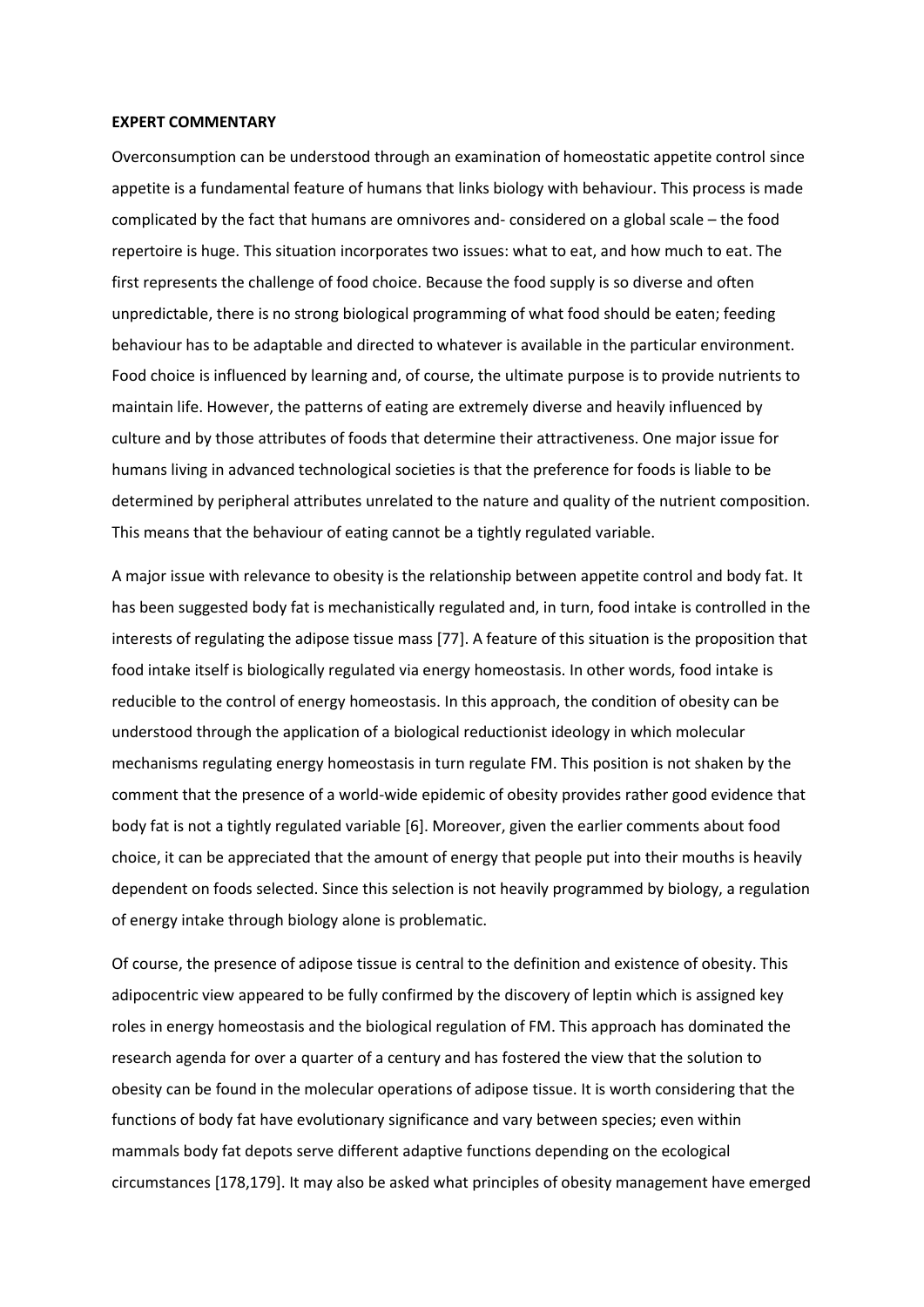from a primary focus on body fat? The most potent treatment for obesity did not arise from investigations of FM regulation or the molecular basis of adiposity. Bariatric surgery involves removing or by-passing a healthy organ, the stomach, which is not believed to be the cause of obesity but which logically should prevent consumed food from being digested and absorbed. As is well documented, significant weight loss is achieved by a counterintuitive suppression of appetite (and associated changes in endocrine signals).

It is worth debating whether the regulation of body fat should be the central focus of research on obesity with an associated concentration of research on adipose tissue. The argument for a regulation of energy homeostasis linked to the regulation of body fat, can be contrasted with the equally legitimate view of obesity as the output of a complex system. This complex system approach posits dynamic interactions among aspects of the nutritional, psychological, social and biological environments. The approach set out in this review envisages a complex obesity network embracing homeostatic appetite control within an energy balance framework. The key proposition is that the drive for food arises from the demand for energy to maintain the body's vital organs and metabolic processes. This concept does not require a tight regulation of intake (as embodied by the idea of energy homeostasis). This view has evolutionary coherence since it posits that food intake is driven by the need to supply energy to meet metabolic activity of vital organs rather than to regulate the amount of body fat. It can account for several puzzling features of obesity including the question of why certain people continue to express a strong drive for food in the presence of large amounts of stored energy in the body; and why the drive for food actually increases as people gain weight (FFM and FM). Furthermore, if it is established that losses of FFM drive hunger and food intake during periods of weight loss, strategies that attenuate these losses (e.g. protein or amino acid supplementation or exercise) may be of particular interest in the future. The formulation proposed here does not minimise the search for molecular mechanisms, but does alters the direction of the search and brings into play tissues and organs related to fat-free mass in addition to fat stores.

# **KEY POINTS**

- 1. Homeostatic appetite control embodies both excitatory and inhibitory signals that influence appetite and food intake via tonic (long-term) and episodic (short-term) control mechanisms.
- 2. Energy expenditure and its determinants such as fat-free mass and resting metabolic rate are key tonic drivers of appetite and food intake.
- 3. The interactions between energy expenditure and energy intake are a central feature of appetite control.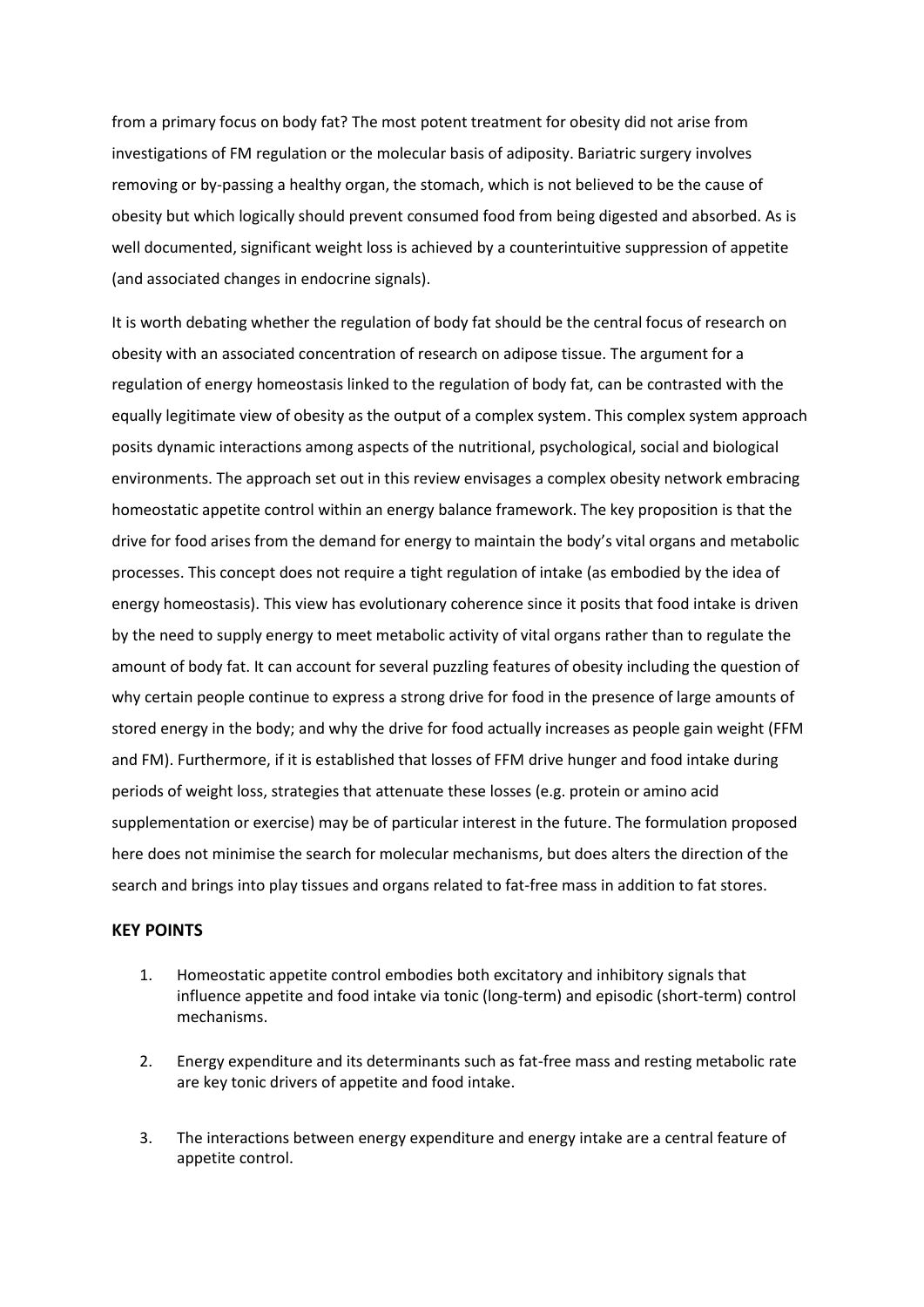- 4. Molecular signalling pathways linking energy expenditure and energy intake are key targets for research.
- 5. Fat mass influences appetite through positive and negative processes and its effect is modulated by the amount adipose tissue.
- 6. Gastrointestinal peptide signalling plays a role in the episodic control of appetite but there is no unique satiety peptide.
- 7. Individual variability in postprandial peptide profiles is a noticeable property of episodic appetite control, and this variability helps to explain differing patterns of eating and treatment outcomes to weight loss interventions.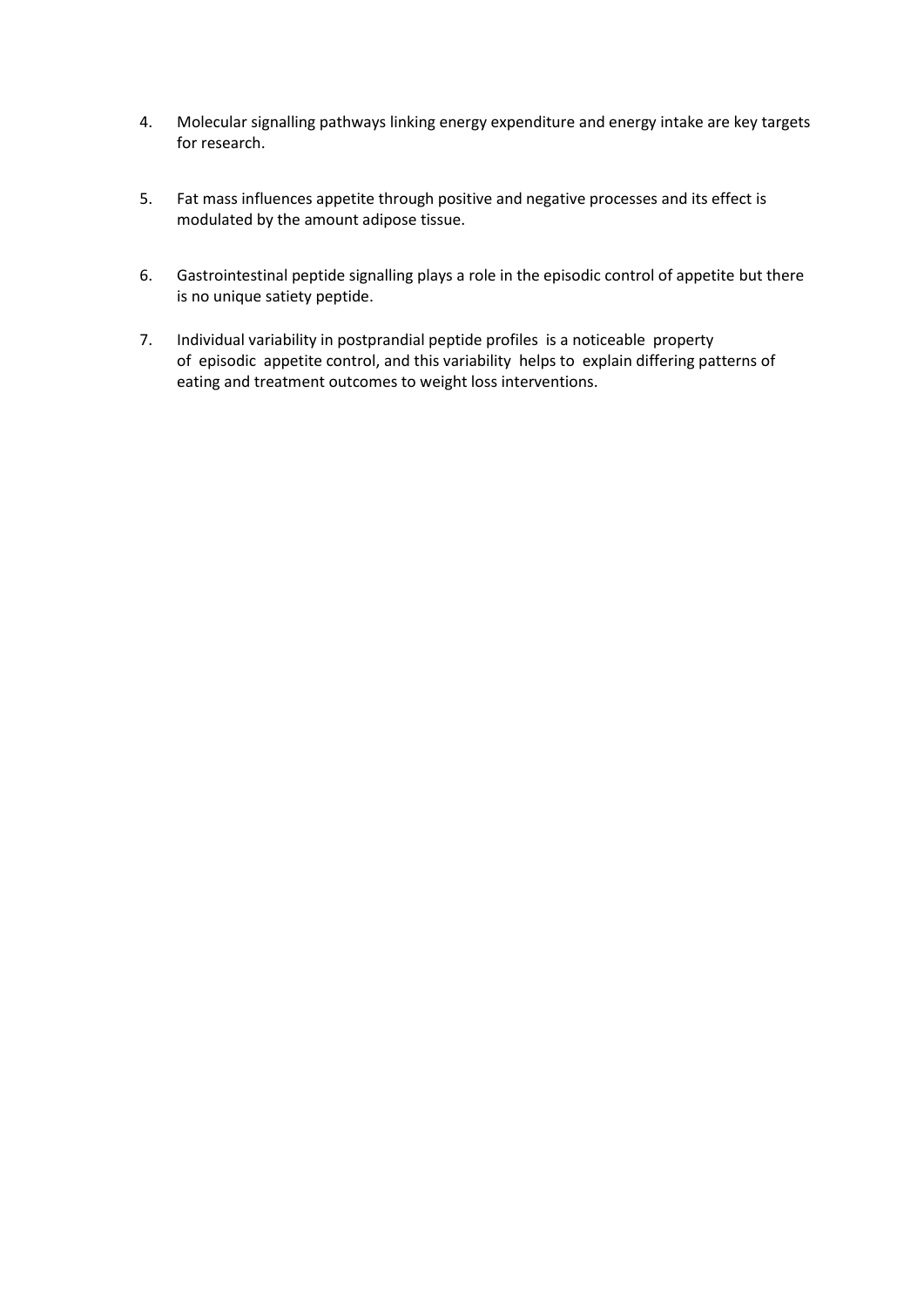# **Figure Legends**

**Figure 1:** Figure shows the satiety cascade above changes in subjective hunger (mm) and total ghrelin (pg/ml) in response to high-fat and high-carbohydrate meals during the early and late phases of satiety. The focus is placed on changes in ghrelin since this is thought to be the most closely related to patterns of hunger. These phases have been mapped onto the phases of the Satiety Cascade to provide a visual representation of how profiles of hunger and peptides are modulated by additional homeostatic and non-homeostatic factors in the overall control of appetite. HF, high-fat; HC, high carbohydrate.

**Figure 2:** This figure shows the mean responses of insulin, total ghrelin, glucagon-like peptide-1 and peptide tyrosine tyrosine to high-fat and low-fat isoenergetic meals of the same weight (Panel A). To illustrate the individual variability inherent in these appetite-related hormones, the individual profiles for glucagon-like peptide-1 (Panel B) and ghrelin (Panel C) in response to high-fat and low-fat meals are displayed in Data adapted from Gibbons et al. [16]. HF, high-fat; LF, low-fat, GLP-1, Glucagon-like peptide-1; PYY, peptide tyrosine tyrosine.

**Figure 3:** Schematic representation of the biological factors involved in homeostatic appetite control. This figure has been adapted from MacLean et al. [14], and was originally published as a summary of a National Institute of Health working group on the biological aspects of appetite control (June, 2015). The figure shows the interaction between tonic and episodic biological processes that, in turn, can be modulated by the energy expenditure involved in daily patterns of activity and sedentariness. The figure illustrates an approach to homeostatic appetite control within and energy balance framework. In turn, this framework will be incorporated within the complex system map of obesity [180]. EI, energy intake; EE, energy expenditure; GI; gastrointestinal; CCK, cholecystokinin; GLP-1, glucagon-like peptide-; PYY, peptide tyrosine tyrosine; FFM, fat-free mass; FM, fat mass; RMR, resting metabolic rate; TEF, thermic effect of food; EAT, exercise activity thermogenesis.

**Figure 4:** Panel A shows the mean hunger suppression after high-fat and low-fat meals, while Panel B shows the individual profiles of hunger for each participant after the same meals. Data adapted from Gibbons et al. [16]. HF, high-fat; LF, low-fat.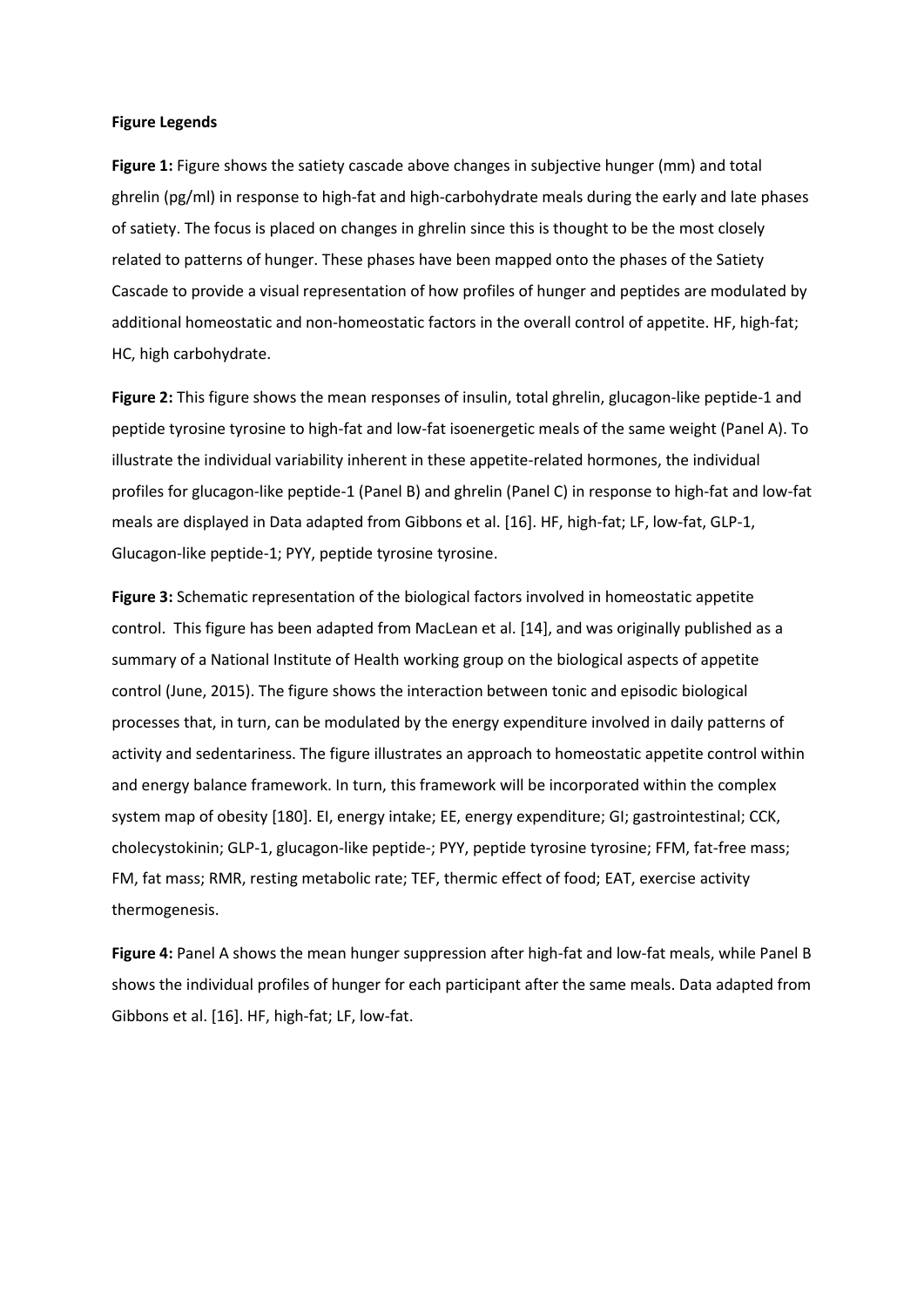# **REFERENCES**

- 1. Bernard C. *Leçons sur les propriétés physiologiques et les altérations pathologiques des liquides de l'organisme* (J.-B. Baillière et fils, 1859).
- 2. Richter CP. Total self-regulatory functions in animals and human beings. *Harvey Lecture Series*, 38(63), 1942-1943 (1943).
- 3. Shannon C, Weaver W. A Mathematical Model of Communication Urbana. (Ed.^(Eds) (IL: University of Illinois Press, 1949)
- 4. Zhang Y, Proenca R, Maffei M, Barone M, Leopold L, Friedman J. Positional cloning of the mouse obese gene and its human homologue. *Nature*, 372(6505), 425-432 (1994).
- 5. Mrosovsky N. Body fat: What is regulated? *Physiology & behavior*, 38(3), 407-414 (1986).
- 6. Speakman JR. If body fatness is under physiological regulation, then how come we have an obesity epidemic? *Physiology*, 29(2), 88-98 (2014).
- 7. Schwartz MW, Seeley RJ, Zeltser LM *et al.* Obesity Pathogenesis: An Endocrine Society Scientific Statement. *Endocrine Reviews*, (2017).

\*\* This paper provides a detailed overview of the mechanism underlying adipose tissue accumulation, and the defence of adipose tissue during weight loss and weight maintenance.

- 8. Halford JCG, Blundell JE. Separate systems for serotonin and leptin in appetite control. *Annals of Medicine*, 32(3), 222-232 (2000).
- 9. Edholm OG, Fletcher JG, Widdowson EM, McCance RA. The Energy Expenditure and Food Intake of Individual Men. *British Journal of Nutrition*, 9(03), 286-300 (1955).
- 10. Edholm O. Energy balance in man. Studies carried out by the Division of Human Physiology, National Institute for Medical Research. *Journal of Human Nutrition*, 31(6), 413-431 (1977).
- 11. Blundell JE, Caudwell P, Gibbons C *et al.* Role of resting metabolic rate and energy expenditure in hunger and appetite control: a new formulation. *Disease Models & Mechanisms*, 5(5), 608-613 (2012).

\*\* This paper describes a new formulation of the biological mechanisms of appetite control in which fat-free mass and resting metabolic rate act as excitatory signals that drive hunger and food intake.

- 12. Blundell J, Finlayson G, Gibbons C, Caudwell P, Hopkins M. The biology of appetite control: Do resting metabolic rate and fat-free mass drive energy intake? *Physiol. Behav.*, 152(Pt B), 473-478 (2015).
- 13. Dulloo A, Jacquet J, Miles-Chan J, Schutz Y. Passive and active roles of fat-free mass in the control of energy intake and body composition regulation. *Eur. J. Clin. Nutr.*, 71(3), 353-357 (2017).
- 14. MacLean PS, Blundell JE, Mennella JA, Batterham RL. Biological control of appetite: A daunting complexity. *Obesity*, 25(S1) (2017).
- 15. Javed F, He Q, Davidson LE *et al.* Brain and high metabolic rate organ mass: contributions to resting energy expenditure beyond fat-free mass. *Am. J. Clin. Nutr.*, 91(4), 907-912 (2010).
- 16. Gibbons C, Caudwell P, Finlayson G *et al.* Comparison of postprandial profiles of ghrelin, active GLP-1, and total PYY to meals varying in fat and carbohydrate and their association with hunger and the phases of satiety. *J. Clin. Endocrinol. Metab.*, 98(5), E847-E855 (2013).
- 17. Mattson MP, Allison DB, Fontana L *et al.* Meal frequency and timing in health and disease. *Proceedings of the National Academy of Sciences*, 111(47), 16647-16653 (2014).
- 18. Stubbs R, Murgatroyd P, Goldberg G, Prentice A. Carbohydrate balance and the regulation of day-to-day food intake in humans. *American Journal of Clinical Nutrition*, 57(6), 897 (1993).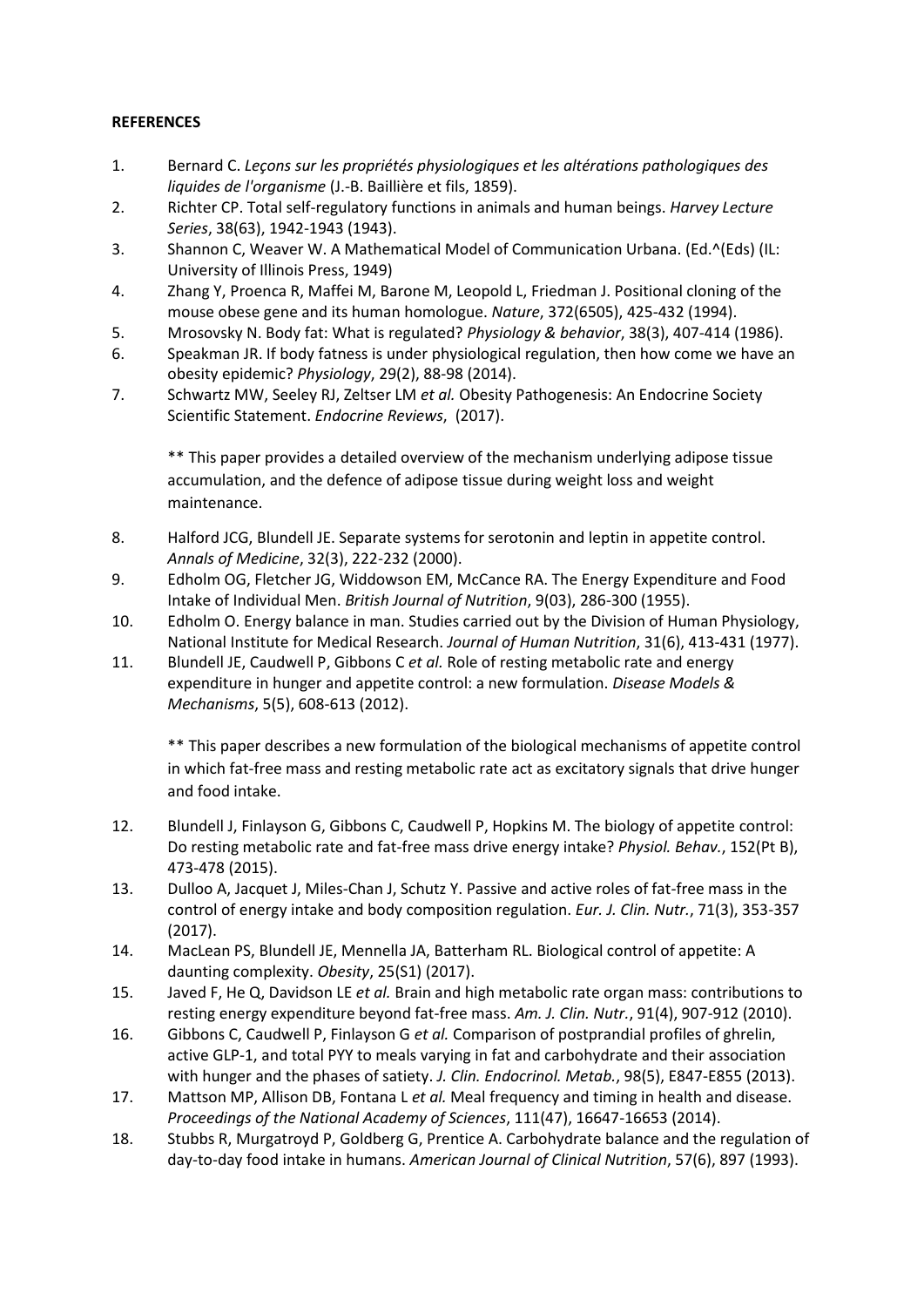- 19. Hall KD, Heymsfield SB, Kemnitz JW, Klein S, Schoeller DA, Speakman JR. Energy balance and its components: implications for body weight regulation. *The American journal of clinical nutrition*, 95(4), 989-994 (2012).
- 20. Hopkins M, Blundell JE. Energy balance, body composition, sedentariness and appetite regulation: pathways to obesity. *Clinical Science*, 130(18), 1615-1628 (2016).
- 21. Stubbs R, Hughes D, Johnstone A *et al.* The use of visual analogue scales to assess motivation to eat in human subjects: A review of their reliability and validity with an evaluation of new hand-held computerized systems for temporal tracking of appetite ratings. *Br. J. Nutr.*, 84(04), 405-415 (2000).
- 22. Blundell J, De Graaf C, Hulshof T *et al.* Appetite control: methodological aspects of the evaluation of foods. *Obes. Rev.*, 11(3), 251-270 (2010).

\* This paper provides a detailed overview of the theoretical constructs, validity and reliability of the measurement techniques used to quantify appetite-related processes

- 23. Brunstrom JM, Shakeshaft NG, Scott-Samuel NE. Measuring 'expected satiety'in a range of common foods using a method of constant stimuli. *Appetite*, 51(3), 604-614 (2008).
- 24. Blundell J. Pharmacological approaches to appetite suppression. *Trends in Pharmacological Sciences*, 12, 147-157 (1991).
- 25. Barkeling B, King NA, Näslund E, Blundell JE. Characterization of obese individuals who claim to detect no relationship between their eating pattern and sensations of hunger or fullness. *Int. J. Obes.*, 31(3), 435-439 (2007).
- 26. Drapeau V, King N, Hetherington M, Doucet E, Blundell J, Tremblay A. Appetite sensations and satiety quotient: predictors of energy intake and weight loss. *Appetite*, 48(2), 159-166 (2007).
- 27. Dalton M, Hollingworth S, Blundell J, Finlayson G. Weak satiety responsiveness is a reliable trait associated with hedonic risk factors for overeating among women. *Nutrients*, 7(9), 7421-7436 (2015).
- 28. Elfhag K, Rössner S. Who succeeds in maintaining weight loss? A conceptual review of factors associated with weight loss maintenance and weight regain. *Obes. Rev.*, 6(1), 67-85 (2005).
- 29. Holt GM, Owen LJ, Till S *et al.* Systematic literature review shows that appetite rating does not predict energy intake. *Crit. Rev. Food Sci. Nutr.*, 57(16), 3577-3582 (2017).
- 30. Cummings DE, Overduin J. Gastrointestinal regulation of food intake. *J. Clin. Invest.*, 117(1), 13-23 (2007).
- 31. Gibbons C, Finlayson G, Dalton M, Caudwell P, Blundell JE. Metabolic phenotyping guidelines: studying eating behaviour in humans. *J. Endocrinol.*, 222(2), G1-G12 (2014).
- 32. Sepple C, Read N. Gastrointestinal correlates of the development of hunger in man. *Appetite*, 13(3), 183-191 (1989).
- 33. Schjoldager BTBG. Role of CCK in gallbladder function. *Annals of the New York Academy of Sciences*, 713(1), 207-218 (1994).
- 34. Naslund E, Gutniak M, Skogar S, Rossner S, Hellstrom P. Glucagon-like peptide 1 increases the period of postprandial satiety and slows gastric emptying in obese men. *The American journal of clinical nutrition*, 68(3), 525-530 (1998).
- 35. Adrian T, Ferri G, Bacarese-Hamilton A, Fuessl H, Polak J, Bloom S. Human distribution and release of a putative new gut hormone, peptide YY. *Gastroenterology*, 89(5), 1070-1077 (1985).
- 36. Kojima M, Hosada H, Date Y, Nakarzato M, Matsuo H, Kangawa K. Ghrelin is a growthhormone-releasing acylated peptide from stomach. *Nature*, 406, 656-660 (1999).
- 37. Kojima M, Kangawa K. Ghrelin: structure and function. *Physiol. Rev.*, 85, 495-522 (2005).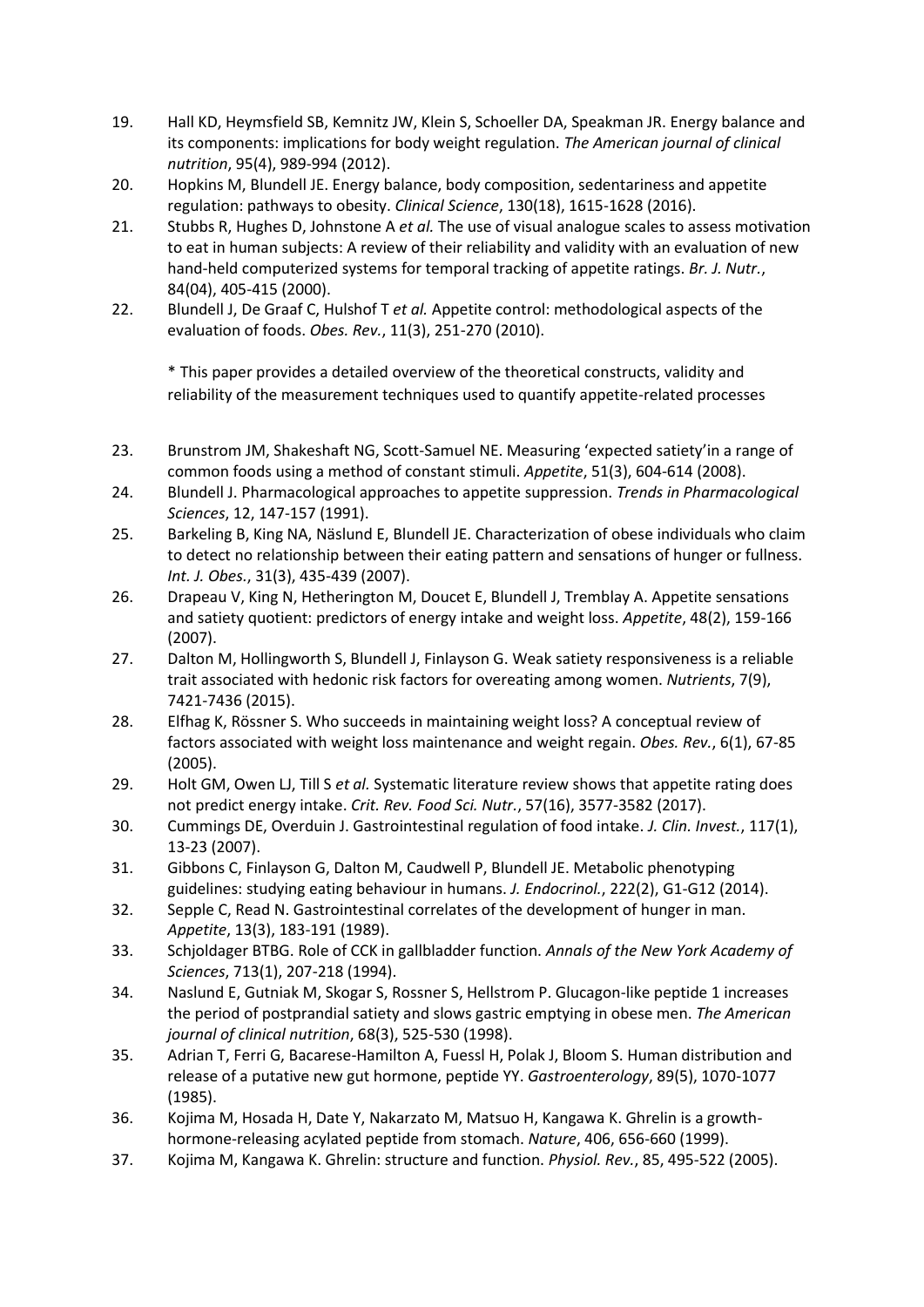- 38. Caminos JE, Gualillo O, Lago F *et al.* The endogenous growth hormone secretagogue (ghrelin) is synthesised and secreted by chondrocytes. *Journal of Endocrinology*, 146(3), 1285-1292 (2005).
- 39. Wren AM, Small CJ, Ward HL *et al.* The novel hypothalamic peptide ghrelin stimulates food intake and growth howmone secretion. *J. Endocrinol.*, 141, 4325-4328 (2000).
- 40. Nakarzato M, Murakami N, Date Y *et al.* A role for ghrelin in the central regulation of feeding. *Nature*, 409, 194-198 (2001).
- 41. Gutierrez JA, Solenberg PJ, Perkins DR *et al.* Ghrelin octanoylation mediated by an orphan lipid transferase. *Proc. Natl. Acad. Sci. U. S. A.*, 105(17), 6320 (2008).
- 42. Yang J, Brown MS, Liang G, Grishin NV, Goldstein JL. Identification of the acyltransferase that octanoylates ghrelin, an appetite-stimulating peptide hormone. *Cell*, 132(3), 387-396 (2008).
- 43. Murphy KG, Bloom SR. Gut hormones and the regulation of energy homeostasis. *Nature*, 444, 854-859 (2006).
- 44. Chen HY, Trumbauer ME, Chen DT *et al.* Orexigenic action of peripheral ghrelin is mediated by neuropeptide Y and agouti-related protein. *Journal of Endocrinology*, 145, 2607-2612 (2004).
- 45. Cummings DE, Purnell JQ, Frayo RS, Schmidova K, Wisse BE, Weigle DS. A preprandial rise in plasma ghrelin levels suggests a role in meal initiation in humans. *Diabetes*, 50, 1714-1719 (2001).
- 46. Wren A, Seal L, Cohen M *et al.* Ghrelin enhances appetite and increases food intake in humans. *J. Clin. Endocrinol. Metab.*, 86(12), 5992 (2001).
- 47. Druce MR, Wren AM, Park AJ *et al.* Ghrelin increases food intake in obese as well as lean subjects. *International Journal of Obesity*, 14, 1130-1136 (2005).
- 48. Le Roux C, Patterson M, Vincent R, Hunt C, Ghatei M, Bloom S. Postprandial plasma ghrelin is suppressed proportional to meal calorie content in normal-weight but not obese subjects. *J. Clin. Endocrinol. Metab.*, 90(2), 1068-1071 (2005).
- 49. Drucker DJ, Nauck MA. The incretin system: glucagon-like peptide-1 agonists and dipeptidyl peptidase-4 inhibitors in type 2 diabetes. *Lancet*, 368(9548), 1696-1705 (2006).
- 50. Verdich C, Toubro S, Buemann B, Lysgard MJ, Juul HJ, Astrup A. The role of postprandial releases of insulin and incretin in meal-induced satiety-effect of obesity and weight reduction. *Int. J. Obes. Relat. Metab. Disord.*, 25(8), 1206-1214 (2001).
- 51. Feinle C, Chapman IM, Wishart J, Horowitz M. Plasma glucagon-like peptide-1 (GLP-1) responses to duodenal fat and glucose infusions in lean and obese men. *Peptides*, 23(8), 1491-1495 (2002).
- 52. Hagan MM. PYY: a key mediator of orexigenic behaviour. *Peptides*, 23, 377-382 (2002).
- 53. Batterham RL, Cowley MA, Small CJ *et al*. Gut hormone PYY<sub>3-36</sub> physiologically inhibits food intake. *Nature*, 418, 650-654 (2002).
- 54. Pittner R, Moore C, Bhavsar S *et al.* Effects of PYY [3-36] in rodent models of diabetes and obesity. *Int. J. Obes.*, 28(8), 963-971 (2004).
- 55. Vrang N, Madsen A, Tang-Christensen M, Hansen G, Larsen P. PYY (3-36) reduces food intake and body weight and improves insulin sensitivity in rodent models of diet-induced obesity. *Am. J. Physiol. Regul. Integr. Comp. Physiol.*, 291(2), R367 (2006).
- 56. Batterham RL, Cohen MA, Ellis SM *et al.* Inhibition of food intake in obese subjects by peptide YY3-36. *N. Engl. J. Med.*, 349, 941-948 (2003).
- 57. Sloth B, Davidsen L, Holst J, Flint A, Astrup A. Effect of subcutaneous injections of PYY1-36 and PYY3-36 on appetite, ad libitum energy intake, and plasma free fatty acid concentration in obese males. *Am. J. Physiol. Endocrinol. Metab.*, 293(2), E604 (2007).
- 58. Batterham R, Heffron H, Kapoor S *et al.* Critical role for peptide YY in protein-mediated satiation and body-weight regulation. *Cell Metabolism*, 4(3), 223-233 (2006).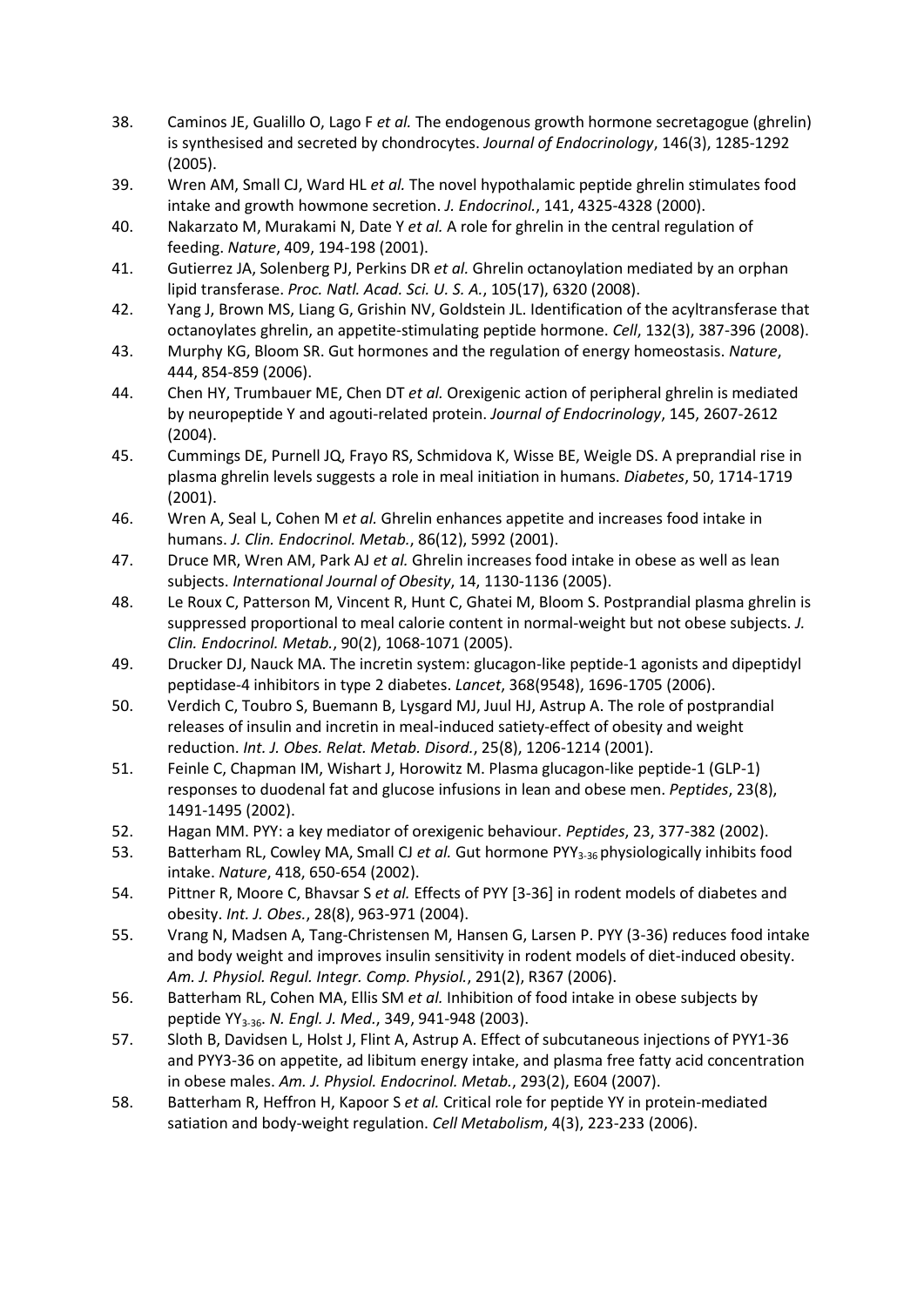- 59. Karhunen L, Juvonen K, Huotari A, Purhonen A, Herzig K. Effect of protein, fat, carbohydrate and fibre on gastrointestinal peptide release in humans. *Regulatory Peptides*, 149(1-3), 70- 78 (2008).
- 60. Lieverse R, Jansen J, Masclee A, Lamers C. Satiety effects of a physiological dose of cholecystokinin in humans. *Gut*, 36(2), 176-179 (1995).
- 61. Kissileff H, Pi-Sunyer F, Thornton J, Smith G. C-terminal octapeptide of cholecystokinin decreases food intake in man. *Am. J. Clin. Nutr.*, 34(2), 154 (1981).
- 62. Pilichiewicz A, Little T, Brennan I *et al.* Effects of load, and duration, of duodenal lipid on antropyloroduodenal motility, plasma CCK and PYY, and energy intake in healthy men. *Am. J. Physiol. Regul. Integr. Comp. Physiol.*, 290(3), R668 (2006).
- 63. Feltrin K, Little T, Meyer J *et al.* Effects of lauric acid on upper gut motility, plasma cholecystokinin and peptide YY, and energy intake are load, but not concentration, dependent in humans. *J. Physiol.*, 581(2), 767-777 (2007).
- 64. French S, Murray B, Rumsey R, Fadzlin R, Read N. Adaptation to high-fat diets: effects on eating behaviour and plasma cholecystokinin. *Br. J. Nutr.*, 73(02), 179-189 (1995).
- 65. Naslund E, Gutniak M, Skogar S, Rossner S, Hellstrom P. Glucagon-like peptide 1 increases the period of postprandial satiety and slows gastric emptying in obese men. *Am. J. Clin. Nutr.*, 68(3), 525-530 (1998).
- 66. Kissileff HR, Carretta JC, Geliebter A, Pi-Sunyer FX. Cholecystokinin and stomach distension combine to reduce food intake in humans. *Am. J. Physiol. Regul. Integr. Comp. Physiol.*, 285(5), R992-R998 (2003).
- 67. Cummings D, Frayo RS, Marmonier C, Aubert R, Chapelot D. Plasma ghrelin levels and hunger scores in humans initiating meals voluntarily without time-and food-related cues. *Am. J. Physiol. Endocrinol. Metab.*, 287(2), E297 (2004).
- 68. Lemmens S, Martens E, Kester A, Westerterp-Plantenga M. Changes in gut hormone and glucose concentrations in relation to hunger and fullness. (Ed.^(Eds) (2011) 21.
- 69. Gibbons C, Finlayson G, Caudwell P *et al.* Postprandial profiles of CCK after high fat and high carbohydrate meals and the relationship to satiety in humans. *Peptides*, 77, 3-8 (2016).
- 70. Hopman W, Jansen J, Lamers C. Comparative study of the effects of equal amounts of fat, protein, and starch on plasma cholecystokinin in man. *Scandinavian journal of gastroenterology*, 20(7), 843-847 (1985).
- 71. Liddle RA, Goldfine ID, Rosen MS, Taplitz R, Williams J. Cholecystokinin bioactivity in human plasma. Molecular forms, responses to feeding, and relationship to gallbladder contraction. *J. Clin. Invest.*, 75(4), 1144 (1985).
- 72. Herrmann C, Göke R, Richter G, Fehmann HC, Arnold R, Göke B. Glucagon-like peptide-1 and glucose-dependent insulin-releasing polypeptide plasma levels in response to nutrients. *Digestion*, 56(2), 117-126 (1995).
- 73. Pedersen-Bjergaard U, Høt U, Kelbaek H *et al.* Influence of meal composition on postprandial peripheral plasma concentrations of vasoactive peptides in man. *Scand. J. Clin. Lab. Invest.*, 56(6), 497-503 (1996).
- 74. Monteleone P, Bencivenga R, Longobardi N, Serritella C, Maj M. Differential responses of circulating ghrelin to high-fat or high-carbohydrate meal in healthy women. *J. Clin. Endocrinol. Metab.*, 88(11), 5510 (2003).
- 75. Romon M, Gomila S, Hincker P, Soudan B, Dallongeville J. Influence of weight loss on plasma ghrelin responses to high-fat and high-carbohydrate test meals in obese women. *J. Clin. Endocrinol. Metab.*, 91(3), 1034 (2006).
- 76. Otto B, Heldwein W, Otto C, Huptas S, Parhofer K. Effect of a high-fat meal on the postprandial ghrelin response. *Am. J. Clin. Nutr.*, 84(3), 664 (2006).
- 77. Schwartz MW, Seeley RJ, Zeltser LM *et al.* Obesity Pathogenesis: An Endocrine Society Scientific Statement. *Endocrine Reviews*, 38(4), 267-296 (2017).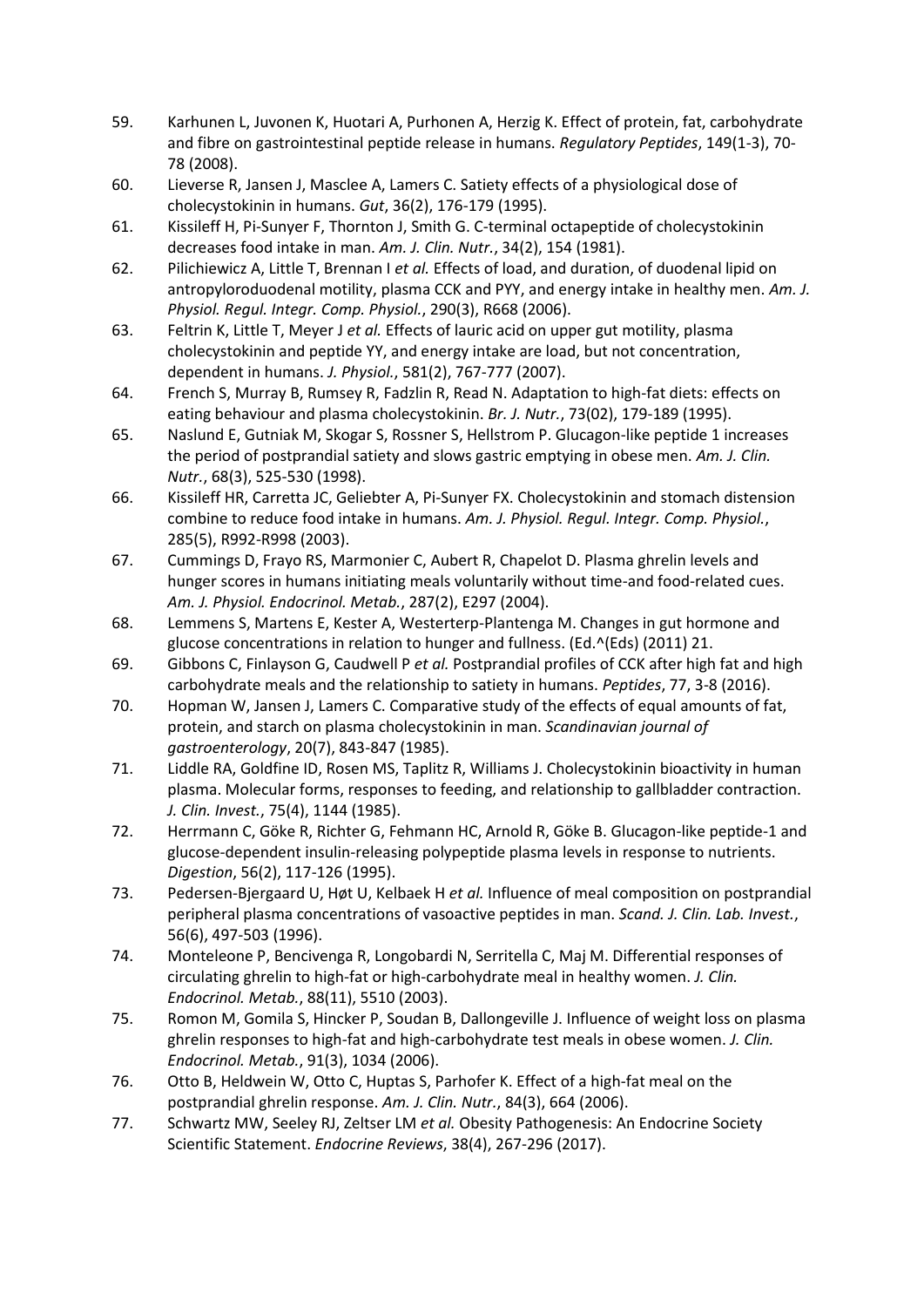- 78. Schwartz MW, Woods SC, Porte D, Jr., Seeley RJ, Baskin DG. Central nervous system control of food intake. *Nature*, 404(6778), 661-671 (2000).
- 79. Farooqi IS, Wangensteen T, Collins S *et al.* Clinical and molecular genetic spectrum of congenital deficiency of the leptin receptor. *New England Journal of Medicine*, 356(3), 237- 247 (2007).
- 80. Farooqi IS, Jebb SA, Langmack G *et al.* Effects of recombinant leptin therapy in a child with congenital leptin deficiency. *New England Journal of Medicine*, 341(12), 879-884 (1999).
- 81. Heymsfield SB, Greenberg AS, Fujioka K *et al.* Recombinant leptin for weight loss in obese and lean adults: a randomized, controlled, dose-escalation trial. *Jama*, 282(16), 1568-1575 (1999).
- 82. Mars M, de Graaf C, de Groot LC, Kok FJ. Decreases in fasting leptin and insulin concentrations after acute energy restriction and subsequent compensation in food intake. *Am. J. Clin. Nutr.*, 81(3), 570-577 (2005).
- 83. Chin-Chance C, Polonsky K, Schoeller D. Twenty-four-hour leptin levels respond to cumulative short-term energy imbalance and predict subsequent intake. *J. Clin. Endocrinol. Metab.*, 85(8), 2685 (2000).
- 84. Pasiakos SM, Caruso CM, Kellogg MD, Kramer FM, Lieberman HR. Appetite and Endocrine Regulators of Energy Balance After 2 Days of Energy Restriction: Insulin, Leptin, Ghrelin, and DHEA-S. *Obesity*, 19(6), 1124-1130 (2011).
- 85. Mars M, De Graaf C, De Groot C, Van Rossum C, Kok F. Fasting leptin and appetite responses induced by a 4-day 65% energy restricted diet. *Int. J. Obes.*, 30(1), 122-128 (2005).
- 86. Dubuc GR, Phinney SD, Stern JS, Havel PJ. Changes of serum leptin and endocrine and metabolic parameters after 7 days of energy restriction in men and women. *Metabolism*, 47(4), 429-434 (1998).
- 87. Weigle DS, Duell PB, Connor WE, Steiner RA, Soules MR, Kuijper JL. Effect of Fasting, Refeeding, and Dietary Fat Restriction on Plasma Leptin Levels 1. *J. Clin. Endocrinol. Metab.*, 82(2), 561-565 (1997).
- 88. Doucet E, Imbeault P, St-Pierre S *et al.* Appetite after weight loss by energy restriction and a low-fat diet-exercise follow-up. *International journal of obesity*, 24(7), 906-914 (2000).
- 89. Heini A, Lara-Castro C, Kirk K, Considine R, Caro J, Weinsier R. Association of leptin and hunger-satiety ratings in obese women. *International journal of obesity*, 22(11), 1084-1087 (1998).
- 90. Keim N, Stern J, Havel P. Relation between circulating leptin concentrations and appetite during a prolonged, moderate energy deficit in women. *Am. J. Clin. Nutr.*, 68(4), 794 (1998).
- 91. Rosenbaum M, Hirsch J, Gallagher D, Leibel R. Long-term persistence of adaptive thermogenesis in subjects who have maintained a reduced body weight. *Am. J. Clin. Nutr.*, 88(4), 906-912 (2008).
- 92. Kissileff HR, Thornton JC, Torres MI *et al.* Leptin reverses declines in satiation in weightreduced obese humans. *Am. J. Clin. Nutr.*, 95(2), 309-317 (2012).
- 93. Ravussin Y, Leibel RL, Ferrante AW. A missing link in body weight homeostasis: the catabolic signal of the overfed state. *Cell metabolism*, 20(4), 565-572 (2014).
- 94. Leibel RL. The role of leptin in the control of body weight. *Nutrition reviews*, 60(s10), S15-S19 (2002).
- 95. Chan JL, Heist K, DePaoli AM, Veldhuis JD, Mantzoros CS. The role of falling leptin levels in the neuroendocrine and metabolic adaptation to short-term starvation in healthy men. *Journal of Clinical Investigation*, 111(9), 1409-1421 (2003).
- 96. Morgan C, Stellar E. *Physiological psychology* (McGraw-Hill New York, 1943).
- 97. Stellar E. The physiology of motivation. *Psychol. Rev.*, 61(1), 5-22 (1954).
- 98. Blundell J, Goodson S, Halford J. Regulation of appetite: role of leptin in signalling systems for drive and satiety. *International Journal of Obesity*, 25(S1), S29 (2001).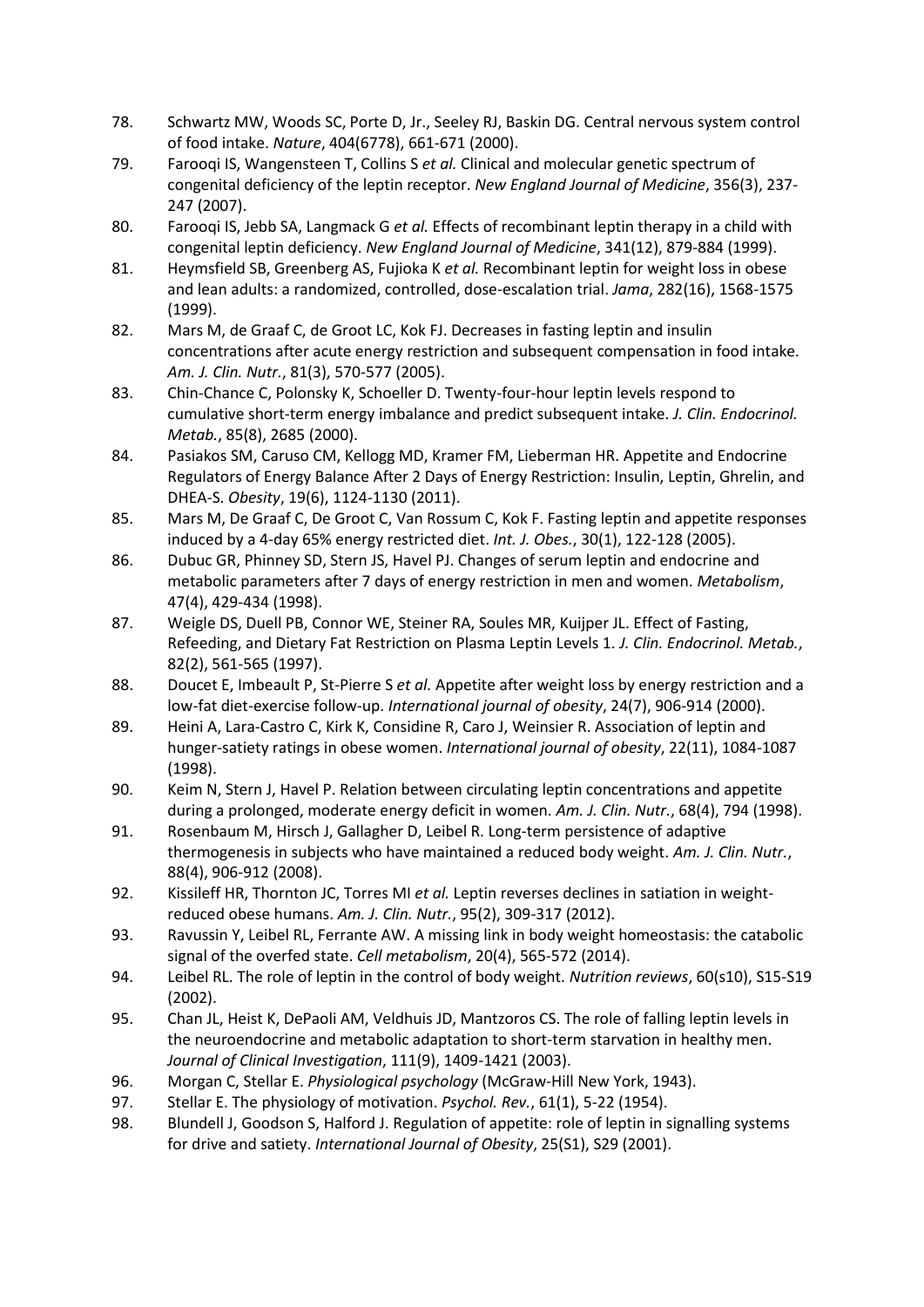- 99. Caudwell P, Finlayson G, Gibbons C *et al.* Resting metabolic rate is associated with hunger, self-determined meal size, and daily energy intake and may represent a marker for appetite *American Journal of Clinical Nutrition*, 97(1), 7-14 (2013).
- 100. Blundell J, Caudwell P, Gibbons C *et al.* Body composition and appetite: fat-free mass (but not fat-mass or BMI) is positively associated with self-determined meal size and daily energy intake in humans. *British Journal of Nutrition*, 107, 445-459 (2012).
- 101. Hopkins M, Finlayson G, Duarte C *et al.* Modelling the Associations between Fat-free Mass, Resting Metabolic Rate and Energy Intake in the Context of Total Energy Balance. *International journal of obesity*, 40(2), 312-318. (2015).
- 102. Weise C, Hohenadel M, Krakoff J, Votruba S. Body composition and energy expenditure predict ad-libitum food and macronutrient intake in humans. *Int. J. Obes. (Lond.)*, 38(2), 243- 251 (2014).
- 103. Lissner L, Habicht J-P, Strupp BJ, Levitsky D, Haas JD, Roe D. Body composition and energy intake: do overweight women overeat and underreport? *Am. J. Clin. Nutr.*, 49(2), 320-325 (1989).
- 104. Piaggi P, Thearle MS, Krakoff J, Votruba SB. Higher daily energy expenditure and respiratory quotient, rather than fat free mass, independently determine greater ad libitum overeating. *J. Clin. Endocrinol. Metab.*, 100(8), 3011-3020 (2015).
- 105. Cameron JD, Sigal RJ, Kenny GP *et al.* Body Composition and Energy Intake—Skeletal Muscle Mass is the Strongest Predictor of Food Intake in Obese Adolescents: The HEARTY Trial. *Applied Physiology, Nutrition, and Metabolism*, (2016).
- 106. Weise CM, Thiyyagura P, Reiman EM, Chen K, Krakoff J. A potential role for the midbrain in integrating fat‐free mass determined energy needs: An H215O PET study. *Hum. Brain Mapp.*, 36(6), 2406-2415 (2015).
- 107. Pedersen BK, Febbraio MA. Muscles, exercise and obesity: skeletal muscle as a secretory organ. *Nat. Rev. Endocrinol.*, 8(8), 457-465 (2012).
- 108. Blundell J, Gibbons C, Caudwell P, Finlayson G, Hopkins M. Appetite control and energy balance: impact of exercise. *Obesity Reviews*, 16(S1), 67-76 (2015).
- 109. Cugini P, Salandri A, Cilli M *et al.* Daily hunger sensation and body composition: I. Their relationships in clinically healthy subjects. *Eating and weight disorders*, 3(4), 168-172 (1998).
- 110. Cugini P, Salandri A, Cilli M *et al.* Daily hunger sensation and body compartments: II. Their relationships in obese patients. *Eating and weight disorders*, 4(2), 81-88 (1999).
- 111. Bryant E, King N, Blundell J. Disinhibition: its effects on appetite and weight regulation. *Obesity Reviews*, 9(5), 409-419 (2008).
- 112. Berridge KC. Food reward: brain substrates of wanting and liking. *Neuroscience & Biobehavioral Reviews*, 20(1), 1-25 (1996).
- 113. Finlayson G, King N, Blundell J. Is it possible to dissociate liking'and wanting'for foods in humans? A novel experimental procedure. *Physiology & Behavior*, 90(1), 36-42 (2007).
- 114. Stice E, Spoor S, Bohon C, Veldhuizen MG, Small DM. Relation of reward from food intake and anticipated food intake to obesity: a functional magnetic resonance imaging study. *J. Abnorm. Psychol.*, 117(4), 924 (2008).
- 115. Epstein LH, Leddy JJ, Temple JL, Faith MS. Food reinforcement and eating: a multilevel analysis. *Psychol. Bull.*, 133(5), 884 (2007).
- 116. Finlayson G, King N, Blundell J. Liking vs. wanting food: importance for human appetite control and weight regulation. *Neuroscience & Biobehavioral Reviews*, 31(7), 987-1002 (2007).
- 117. Berthoud HR. Homeostatic and non-homeostatic pathways involved in the control of food intake and energy balance. *Obesity*, 14(S8), 197S-200S (2006).
- 118. Perello M, Dickson S. Ghrelin signalling on food reward: a salient link between the gut and the mesolimbic system. *Journal of neuroendocrinology*, 27(6), 424-434 (2015).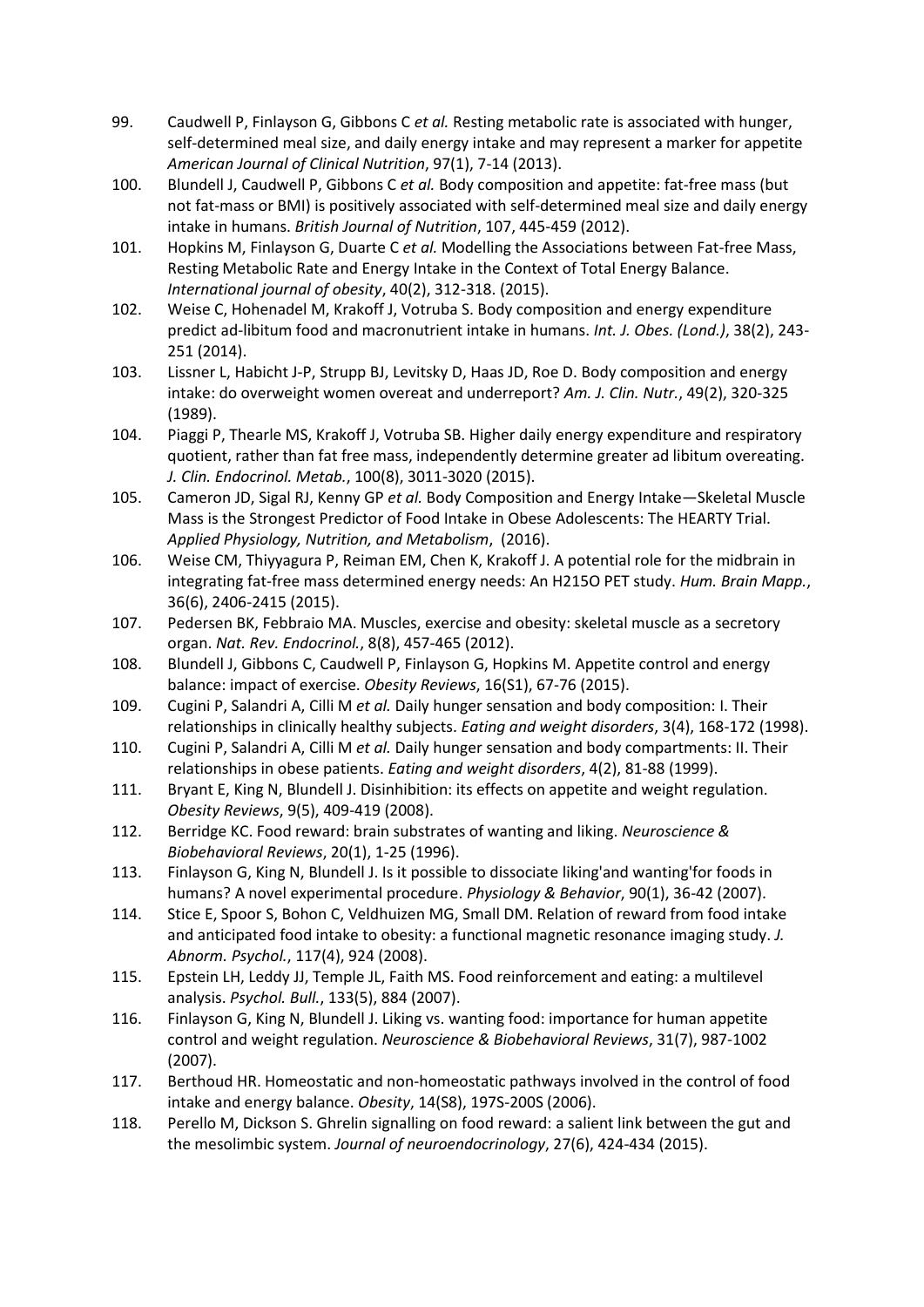- 119. Berthoud HR, Zheng H, Shin AC. Food reward in the obese and after weight loss induced by calorie restriction and bariatric surgery. *Ann. N. Y. Acad. Sci.*, 1264(1), 36-48 (2012).
- 120. Davis CA, Levitan RD, Reid C *et al.* Dopamine for 'wanting' and opioids for 'liking': a comparison of obese adults with and without binge eating. *Obesity*, 17(6), 1220-1225 (2009).
- 121. Epstein LH, Truesdale R, Wojcik A, Paluch RA, Raynor HA. Effects of deprivation on hedonics and reinforcing value of food. *Physiol. Behav.*, 78(2), 221-227 (2003).
- 122. Finlayson G, Caudwell P, Gibbons C, Hopkins M, King N, Blundell J. Low fat loss response after medium-term supervised exercise in obese is associated with exercise-induced increase in food reward. *J. Obes.*, 2011, 615624 (2011).
- 123. Cameron JD, Goldfield GS, Cyr M-J, Doucet É. The effects of prolonged caloric restriction leading to weight-loss on food hedonics and reinforcement. *Physiology & behavior*, 94(3), 474-480 (2008).
- 124. Blastland M, Dilnot AW. *The tiger that isn't: seeing through a world of numbers* (Profile Books, 2008).
- 125. Finlayson G, Bryant E, Blundell J, King N. Acute compensatory eating following exercise is associated with implicit hedonic wanting for food. *Physiology & Behavior*, 97(1), 62-67 (2009).
- 126. Unick J, Otto A, Goodpaster B, Helsel D, Pellegrini C, Jakicic J. Acute effect of walking on energy intake in overweight/obese women. *Appetite*, 55(3), 413-419 (2010).
- 127. Hopkins M, Blundell JE, King NA. Individual variability in compensatory eating following acute exercise in overweight and obese women. *Br. J. Sports Med.*, 48(20), 1472-1476 (2014).
- 128. King JA, Deighton K, Broom DR *et al.* Individual Variation in Hunger, Energy Intake, and Ghrelin Responses to Acute Exercise. *Med. Sci. Sports Exerc.*, 49(6), 1219-1228 (2017).
- 129. Yancy WS, Westman EC, McDuffie JR *et al.* A randomized trial of a low-carbohydrate diet vs orlistat plus a low-fat diet for weight loss. *Arch. Intern. Med.*, 170(2), 136-145 (2010).
- 130. Dansinger ML, Gleason JA, Griffith JL, Selker HP, Schaefer EJ. Comparison of the Atkins, Ornish, Weight Watchers, and Zone diets for weight loss and heart disease risk reduction: a randomized trial. *JAMA*, 293(1), 43-53 (2005).
- 131. Tremblay A, Lepage C, Panahi S, Couture C, Drapeau V, Adaptations to a diet-based weightreducing programme in obese women resistant to weight loss. *Clinical obesity*, 5(3), 145-153 (2015).
- 132. King NA, Hopkins M, Caudwell P, Stubbs R, Blundell JE. Individual variability following 12 weeks of supervised exercise: identification and characterization of compensation for exercise-induced weight loss. *International Journal of Obesity*, 32(1), 177-184 (2008).
- 133. Barwell N, Malkova D, Leggate M, Gill J. Individual responsiveness to exercise-induced fat loss is associated with change in resting substrate utilization. *Metabolism*, 58(9), 1320-1328 (2009).
- 134. Church TS, Martin CK, Thompson AM, Earnest CP, Mikus CR, Blair SN. Changes in weight, waist circumference and compensatory responses with different doses of exercise among sedentary, overweight postmenopausal women. *PLoS One*, 4(2), e4515 (2009).
- 135. Hecksteden A, Kraushaar J, Scharhag-Rosenberger F, Theisen D, Senn S, Meyer T. Individual response to exercise training-a statistical perspective. *Journal of Applied Physiology*, 118(12), 1450-1459 (2015).
- 136. Pi-Sunyer X, Astrup A, Fujioka K *et al.* A randomized, controlled trial of 3.0 mg of liraglutide in weight management. *N. Engl. J. Med.*, 373(1), 11-22 (2015).
- 137. Fujioka K, Plodkowski R, O'neil P, Gilder K, Walsh B, Greenway F. The relationship between early weight loss and weight loss at 1 year with naltrexone ER/bupropion ER combination therapy. *Int. J. Obes.*, 40(9), 1369-1375 (2016).
- 138. Still CD, Wood GC, Chu X *et al.* Clinical factors associated with weight loss outcomes after Roux‐en‐Y gastric bypass surgery. *Obesity*, 22(3), 888-894 (2014).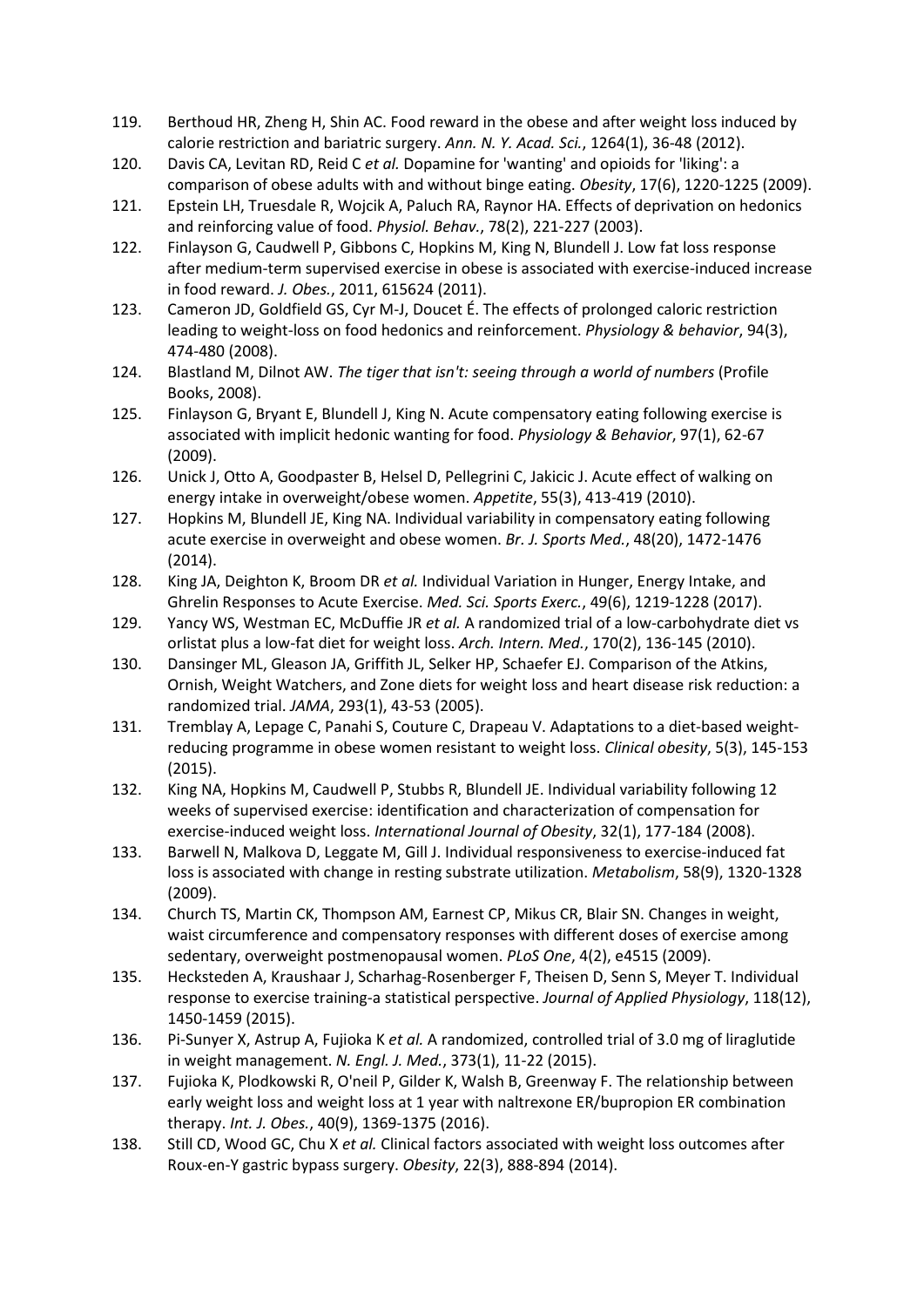- 139. Courcoulas AP, Christian NJ, O'Rourke RW *et al.* Preoperative factors and 3-year weight change in the Longitudinal Assessment of Bariatric Surgery (LABS) consortium. *Surg. Obes. Relat. Dis.*, 11(5), 1109-1118 (2015).
- 140. Courcoulas AP, Christian NJ, Belle SH *et al.* Weight change and health outcomes at 3 years after bariatric surgery among individuals with severe obesity. *JAMA*, 310(22), 2416-2425 (2013).
- 141. Vaanholt L, Sinclair R, Mitchell S, Speakman J. Factors influencing individual variability in high fat diet-induced weight gain in out-bred MF1 mice. *Physiol. Behav.*, 144, 146-155 (2015).
- 142. Karra E, O'Daly OG, Choudhury AI *et al.* A link between FTO, ghrelin, and impaired brain food-cue responsivity. *The Journal of clinical investigation*, 123(8), 3539-3551 (2013).
- 143. Cecil JE, Tavendale R, Watt P, Hetherington MM, Palmer CN. An obesity-associated FTO gene variant and increased energy intake in children. *New England Journal of Medicine*, 359(24), 2558-2566 (2008).
- 144. Wardle J, Llewellyn C, Sanderson S, Plomin R. The FTO gene and measured food intake in children. *International journal of obesity*, 33(1), 42-45 (2009).
- 145. Wardle J, Carnell S, Haworth CM, Farooqi IS, O'Rahilly S, Plomin R. Obesity associated genetic variation in FTO is associated with diminished satiety. *The Journal of Clinical Endocrinology & Metabolism*, 93(9), 3640-3643 (2008).
- 146. Qi L, Kraft P, Hunter DJ, Hu FB. The common obesity variant near MC4R gene is associated with higher intakes of total energy and dietary fat, weight change and diabetes risk in women. *Human molecular genetics*, 17(22), 3502-3508 (2008).
- 147. Zhang X, Qi Q, Zhang C *et al.* FTO Genotype and 2-Year Change in Body Composition and Fat Distribution in Response to Weight-Loss Diets. *Diabetes*, 61(11), 3005-3011 (2012).
- 148. de Lauzon-Guillain B, Clifton EA, Day FR *et al.* Mediation and modification of genetic susceptibility to obesity by eating behaviors. *The American Journal of Clinical Nutrition*, ajcn157396 (2017).
- 149. Rosenbaum M, Knight R, Leibel R. The microbiome in human obesity. *Trends Endocrinol Metab*, 26, 493-501 (2015).
- 150. Müller MJ, Enderle J, Pourhassan M *et al.* Metabolic adaptation to caloric restriction and subsequent refeeding: the Minnesota Starvation Experiment revisited. *Am. J. Clin. Nutr.*, 102(4), 807-819 (2015).
- 151. Melby CL, Paris HL, Foright RM, Peth J. Attenuating the Biologic Drive for Weight Regain Following Weight Loss: Must What Goes Down Always Go Back Up? *Nutrients*, 9(5), 468 (2017).
- 152. King N, Caudwell P, Hopkins M, Stubbs J, Naslund E, Blundell J. Dual-process action of exercise on appetite control: increase in orexigenic drive but improvement in meal-induced satiety. *American Journal of Clinical Nutrition*, 90(4), 921-927 (2009).
- 153. Martins C, Kulseng B, King N, Holst J, Blundell J. The effects of exercise-induced weight loss on appetite-related peptides and motivation to eat. *J. Clin. Endocrinol. Metab.*, 95(4), 1609- 1616 (2010).
- 154. Sumithran P, Prendergast LA, Delbridge E *et al.* Long-term persistence of hormonal adaptations to weight loss. *N. Engl. J. Med.*, 365(17), 1597-1604 (2011).
- 155. Tremblay A, Royer M, Chaput J, Doucet E. Adaptive thermogenesis can make a difference in the ability of obese individuals to lose body weight. *Int. J. Obes. (Lond.)*, 37(6), 759-764 (2013).
- 156. Major G, Doucet E, Trayhurn P, Astrup A, Tremblay A. Clinical significance of adaptive thermogenesis. *Int. J. Obes.*, 31(2), 204-212 (2007).
- 157. Leibel RL, Rosenbaum M, Hirsch J. Changes in energy expenditure resulting from altered body weight. *New England Journal of Medicine*, 332(10), 621-628 (1995).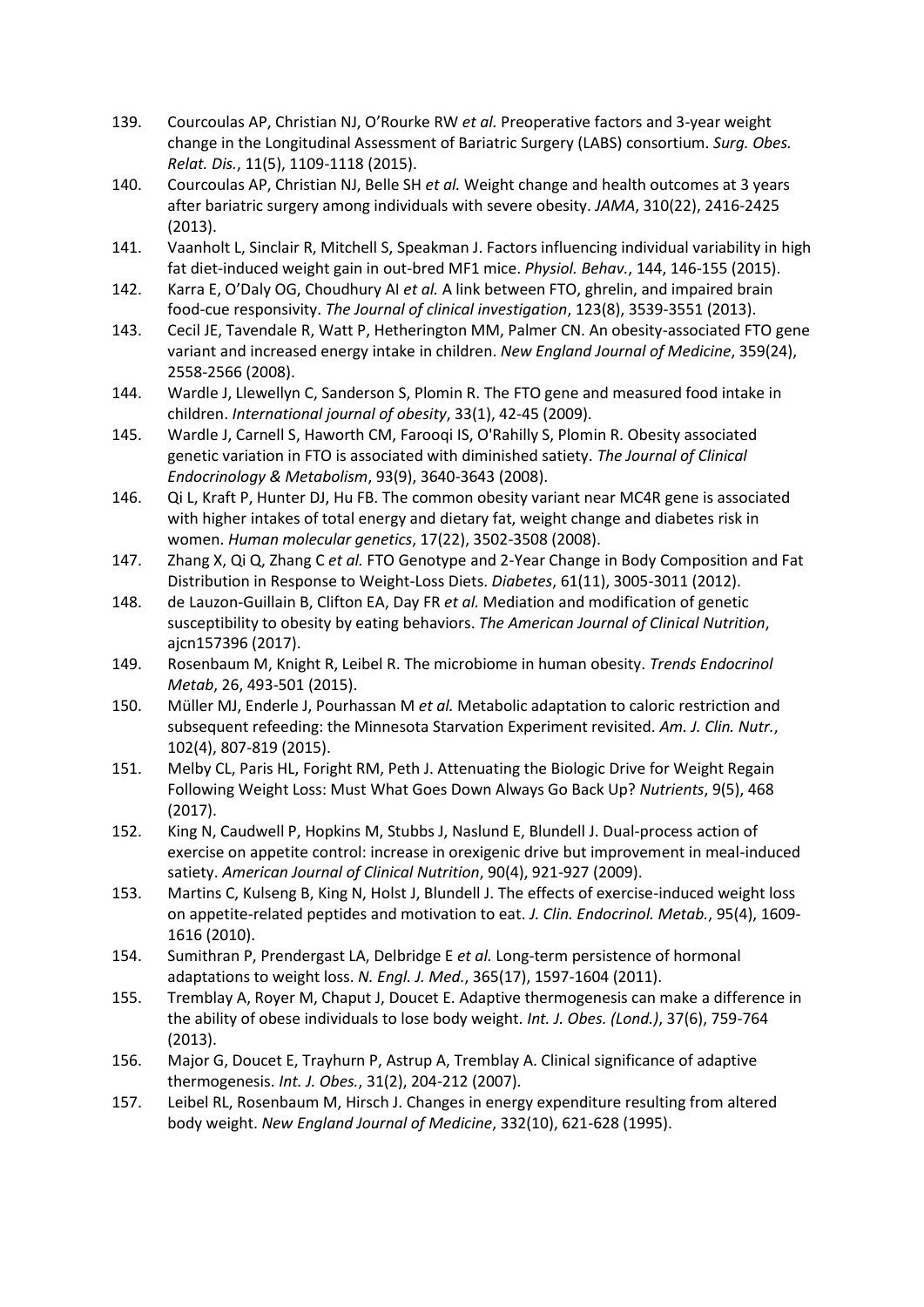- 158. Hopkins M, Gibbons C, Caudwell P *et al.* The adaptive metabolic response to exerciseinduced weight loss influences both energy expenditure and energy intake. *European journal of clinical nutrition*, 68(5), 581-586 (2014).
- 159. Hubert P, King N, Blundell J. Uncoupling the Effects of Energy Expenditure and Energy Intake: Appetite Response to Short-term Energy Deficit Induced by Meal Omission and Physical Activity. *Appetite*, 31(1), 9-19 (1998).
- 160. King JA, Wasse LK, Ewens J *et al.* Differential acylated ghrelin, peptide YY3–36, appetite, and food intake responses to equivalent energy deficits created by exercise and food restriction. *J. Clin. Endocrinol. Metab.*, 96(4), 1114-1121 (2011).
- 161. Cameron JD, Goldfield GS, Riou M-È, Finlayson GS, Blundell JE, Doucet É. Energy depletion by diet or aerobic exercise alone: impact of energy deficit modality on appetite parameters. *Am. J. Clin. Nutr.*, 103(4), 1008-1016 (2016).
- 162. Thivel D, Doucet E, Julian V, Cardenoux C, Boirie Y, Duclos M. Nutritional compensation to exercise-vs. diet-induced acute energy deficit in adolescents with obesity. *Physiol. Behav.*, 176, 159-164 (2017).
- 163. Long S, Hart K, Morgan L. The ability of habitual exercise to influence appetite and food intake in response to high-and low-energy preloads in man. *Br. J. Nutr.*, 87(05), 517-523 (2002).
- 164. Beaulieu K, Hopkins M, Long C, Blundell J, Finlayson G. High Habitual Physical Activity Improves Acute Energy Compensation in Nonobese Adults. *Med. Sci. Sports Exerc.*, (2017).
- 165. Van Walleghen E, Orr J, Gentile C, Davy K, Davy B. Habitual physical activity differentially affects acute and short-term energy intake regulation in young and older adults. *Int. J. Obes.*, 31(8), 1277-1285 (2007).
- 166. Martins C, Truby H, Morgan L. Short-term appetite control in response to a 6-week exercise programme in sedentary volunteers. *Br. J. Nutr.*, 98(04), 834-842 (2007).
- 167. Jacobs DR. Fast food and sedentary lifestyle: a combination that leads to obesity. *Am. J. Clin. Nutr.*, 83(2), 189-190 (2006).
- 168. Beaulieu K, Hopkins M, Blundell J, Finlayson G. Impact of physical activity level and dietary fat content on passive overconsumption of energy in non-obese adults. *International Journal of Behavioral Nutrition and Physical Activity*, 14(1), 14 (2017).
- 169. Shaw K, Gennat H, O'Rourke P, Del Mar C. Exercise for overweight or obesity. *Cochrane Database of Systematic Reviews*, 4 (2006).

\*\* This systematic reviews examines the effectiness of exercise for weight loss, and supports the use of exercise as a weight loss intervention (particularly when combined with dietary change).

- 170. Malhotra A, Noakes T, Phinney S. It is time to bust the myth of physical inactivity and obesity: you cannot outrun a bad diet. *Br. J. Sports Med.*, 49(15), 967-968 (2015).
- 171. King N, Hopkins M, Caudwell P, Stubbs R, Blundell J. Beneficial effects of exercise: shifting the focus from body weight to other markers of health. *British journal of sports medicine*, 43(12), 924 (2009).
- 172. Myers A, Finlayson G, Gibbons C, Blundell J. Associations among sedentary and active behaviours, body fat and appetite dysregulation: investigating the myth of physical inactivity and obesity. *Br. J. Sports Med.*, 10.1136/bjsports-2015-095640 (2016).
- 173. Catenacci V, Ogden L, Stuht J *et al.* Physical activity patterns in the national weight control registry. *Obesity*, 16(1), 153-161 (2008).
- 174. Mayer J, Roy P, Mitra K. Relation between caloric intake, body weight, and physical work: studies in an industrial male population in West Bengal. *Am. J. Clin. Nutr.*, 4(2), 169 (1956).